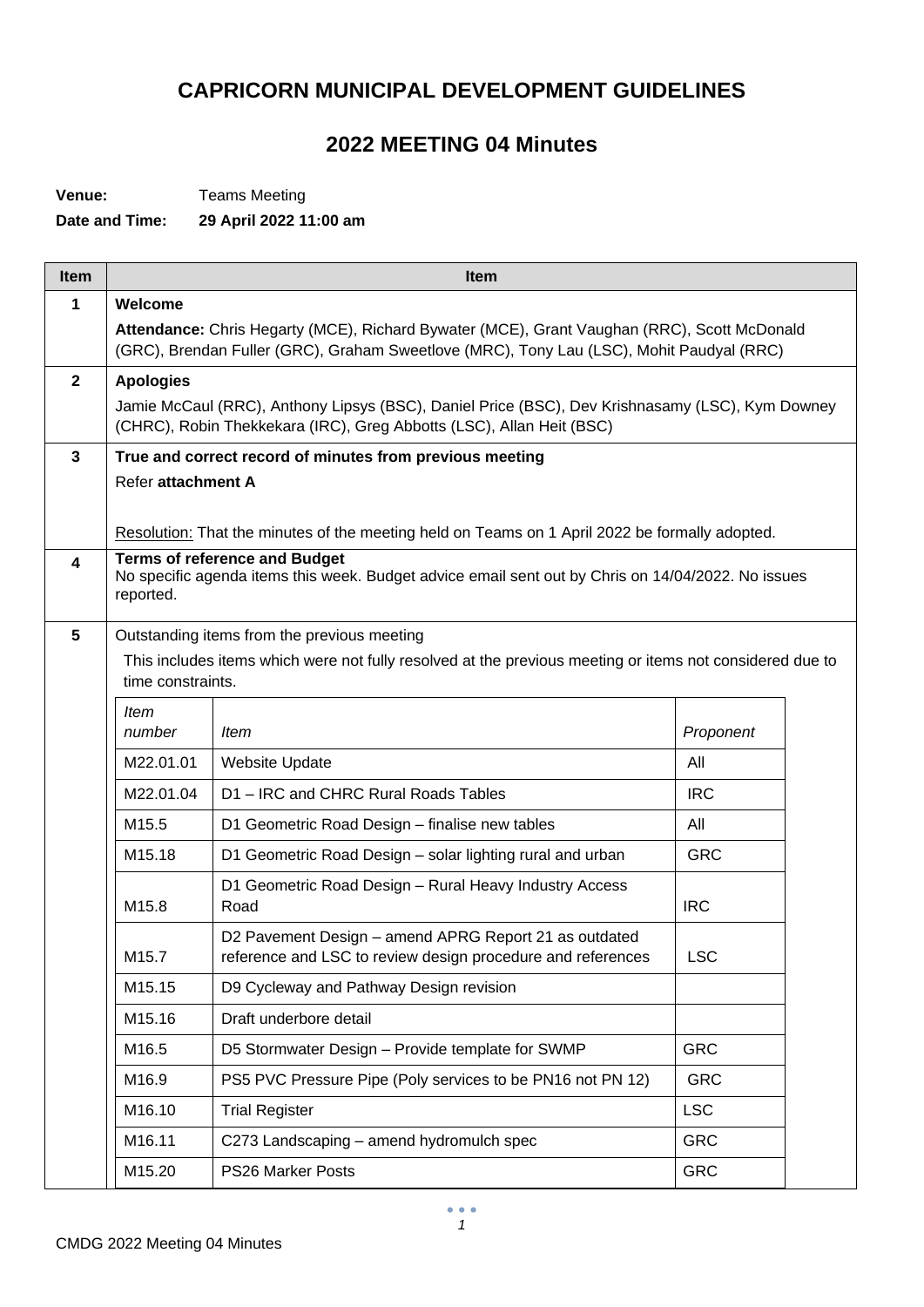| <b>Item</b>     | <b>Item</b>                                                                                                                                                                                                                                                                                                                          |                                                                                                         |                  |  |  |
|-----------------|--------------------------------------------------------------------------------------------------------------------------------------------------------------------------------------------------------------------------------------------------------------------------------------------------------------------------------------|---------------------------------------------------------------------------------------------------------|------------------|--|--|
|                 | M15.21                                                                                                                                                                                                                                                                                                                               | PS28 Gaskets                                                                                            | <b>GRC</b>       |  |  |
|                 | M15.22                                                                                                                                                                                                                                                                                                                               | C242 Pavements - Amend references as advised by GRC                                                     | <b>GRC</b>       |  |  |
|                 | M22.01.08                                                                                                                                                                                                                                                                                                                            | CMDG-S-030 Type C Vertical H.C.                                                                         | <b>RRC</b>       |  |  |
|                 | M22.02.07                                                                                                                                                                                                                                                                                                                            | CMDG-W-040 and S-090 Trenching Detail                                                                   |                  |  |  |
|                 | <b>LSC</b><br>M22.02.04<br>CMDG-R-050 Drawing review                                                                                                                                                                                                                                                                                 |                                                                                                         |                  |  |  |
|                 | <b>LSC</b><br>M22.02.05<br>Use of Corrugated polypropylene drainage pipes                                                                                                                                                                                                                                                            |                                                                                                         |                  |  |  |
|                 | <b>LSC</b><br>M22.02.06<br>CMDG-D-033 Use of Precast Square roof water pits                                                                                                                                                                                                                                                          |                                                                                                         |                  |  |  |
|                 | M10.5.1                                                                                                                                                                                                                                                                                                                              | D6 Site regrading - consider retaining wall issue                                                       | <b>LSC</b>       |  |  |
|                 | M22.03.01                                                                                                                                                                                                                                                                                                                            | Lockrail park access                                                                                    |                  |  |  |
|                 | M22.03.02                                                                                                                                                                                                                                                                                                                            | CMDG-G-20 Heavy Duty Cattle Grid Drawing Updated                                                        | <b>GRC</b>       |  |  |
|                 | M22.03.03                                                                                                                                                                                                                                                                                                                            | D2, C242 & C221 Use of Recycled Glass                                                                   | <b>GRC</b>       |  |  |
|                 | M13.10                                                                                                                                                                                                                                                                                                                               | D11 and D12 - Removal of "Trunk" and "Non-Trunk" wording<br>from scope section. D11.01.01 and D12.01.01 | <b>GRC</b>       |  |  |
|                 | M22.03.05                                                                                                                                                                                                                                                                                                                            | CP1.28 Bonding of uncompleted works. Amendments to<br>document.                                         | <b>GRC</b>       |  |  |
| $6\phantom{1}6$ | <b>New Agenda Items</b><br><b>Item</b>                                                                                                                                                                                                                                                                                               |                                                                                                         |                  |  |  |
|                 | number                                                                                                                                                                                                                                                                                                                               | <b>Item</b>                                                                                             | <b>Proponent</b> |  |  |
|                 | M22.04.01                                                                                                                                                                                                                                                                                                                            | Review of Reference documents in all Specifications                                                     | <b>BSC</b>       |  |  |
|                 | M22.04.02                                                                                                                                                                                                                                                                                                                            | D1 - Road Truncations                                                                                   | <b>GRC</b>       |  |  |
|                 | M22.04.03                                                                                                                                                                                                                                                                                                                            | D1 - National Light Pollution Guidelines for wildlife                                                   | <b>GRC</b>       |  |  |
|                 |                                                                                                                                                                                                                                                                                                                                      |                                                                                                         |                  |  |  |
| 7               | <b>General Business</b>                                                                                                                                                                                                                                                                                                              |                                                                                                         |                  |  |  |
|                 | It was noted that some committee members have left Councils/ positions. Robin has left IRC and LSC<br>have had some position changes. Chris to touch base with IRC and determine if a new committee member<br>has been appointed. Tony to send email advice of Greg Abbots becoming the primary nominee and Jon<br>Ashman the backup |                                                                                                         |                  |  |  |
| 8               | <b>Next Meeting</b>                                                                                                                                                                                                                                                                                                                  |                                                                                                         |                  |  |  |
|                 |                                                                                                                                                                                                                                                                                                                                      | Not discussed but next meeting date is proposed as 27 <sup>th</sup> May 2022 at 11am.                   |                  |  |  |
| 9               | <b>CMDG Action Register</b>                                                                                                                                                                                                                                                                                                          |                                                                                                         |                  |  |  |
|                 |                                                                                                                                                                                                                                                                                                                                      | The latest register is Attachment P                                                                     |                  |  |  |
| 10              | <b>Meeting Closed at 12:15pm</b>                                                                                                                                                                                                                                                                                                     |                                                                                                         |                  |  |  |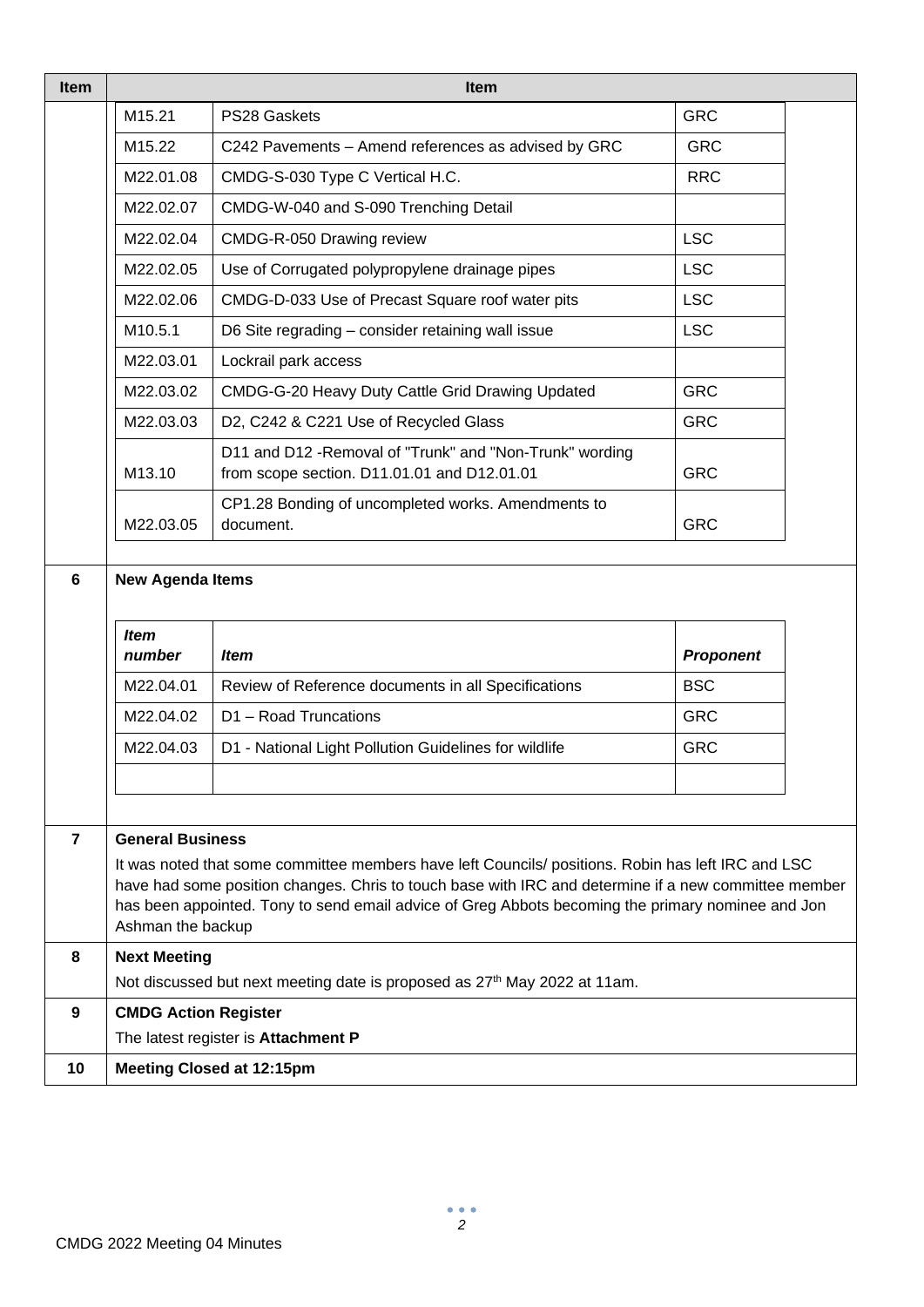Agenda Items Detail

| Item No.  | <b>Item Details</b>                                                                                                                                                                                                                                                                                                                                                                 |
|-----------|-------------------------------------------------------------------------------------------------------------------------------------------------------------------------------------------------------------------------------------------------------------------------------------------------------------------------------------------------------------------------------------|
| M22.01.01 | <b>Website Update</b>                                                                                                                                                                                                                                                                                                                                                               |
|           | Preparation of a brief is currently underway.                                                                                                                                                                                                                                                                                                                                       |
|           | Previous resolution on 1 April 2022 was Jamie mentioned that there has been internal discussion at<br>RRC regarding the tender assessment criteria. Grant to provide further details in relation to the<br>assessment criteria. Potential for MCE to facilitate website tender process. Draft scope document to<br>be sent to Scott for GRC procurement/legal team to review.       |
|           | <b>Action By</b>                                                                                                                                                                                                                                                                                                                                                                    |
|           | Grant Vaughan (RRC) and Richard Bywater (MCE)                                                                                                                                                                                                                                                                                                                                       |
|           | Resolution                                                                                                                                                                                                                                                                                                                                                                          |
|           | Committee to provide comment/ feedback on draft scope. Grant mentioned that some minor<br>changes/ polish is required to the first two sections and will send an email with suggested<br>improvements. Richard to update scope document and send to committee to share with their I.T.<br>departments for technical comment. GRC to pass on to procurement/ legal team for comment. |
|           | <b>Action By</b><br>All                                                                                                                                                                                                                                                                                                                                                             |
| M22.01.04 | D1 - IRC and CHRC Rural Roads Tables                                                                                                                                                                                                                                                                                                                                                |
|           | Proposed changes to IRC and CHRC rural roads tables have been emailed out.<br>Awaiting IRC and CHRC approval for changes before implementing<br>This item will now be superseded by the new D1 Urban and Rural Tables when received -<br>suggest no action at this time.                                                                                                            |
|           | <b>Resolution</b>                                                                                                                                                                                                                                                                                                                                                                   |
|           | Nil as no representative from IRC or CHRC were present.                                                                                                                                                                                                                                                                                                                             |
|           | <b>Action By</b>                                                                                                                                                                                                                                                                                                                                                                    |
| M15.5     | D1 Geometric Road Design - finalise new tables                                                                                                                                                                                                                                                                                                                                      |
|           | The current status reported at 1 April 2022 meeting was                                                                                                                                                                                                                                                                                                                             |
|           | • LSC is working on Urban tables                                                                                                                                                                                                                                                                                                                                                    |
|           | GRC has completed changes to urban tables<br>RRC has changes to both urban and rural tables in progress<br>Urban and rural cross section drawings will need to be added to the standard drawings at<br>the same time as the cross sections are removed from D1                                                                                                                      |
|           | The previous resolution was                                                                                                                                                                                                                                                                                                                                                         |
|           | A two week deadline is to be implemented for the urban table updates for inclusion in the next<br>revision of D1. 4 weeks will be given for the rural tables. RRC and LSC will complete industry<br>consultation for the changes following the 2 week response period ending Friday 14th April.<br>Type Cross section drawings CMDG-R-010 to 017 to be recreated.                   |
|           | <b>Action By All</b>                                                                                                                                                                                                                                                                                                                                                                |
|           | Urban - RRC, GRC, LSC                                                                                                                                                                                                                                                                                                                                                               |
|           | Rural – RRC, GRC                                                                                                                                                                                                                                                                                                                                                                    |
|           | MRC are close to having documents ready.                                                                                                                                                                                                                                                                                                                                            |
|           | Resolution                                                                                                                                                                                                                                                                                                                                                                          |
|           | Chris to touch base with new member from IRC to explain requirements for new tables. Chris will<br>also contact BSC, and CHRC to get an update on progress.                                                                                                                                                                                                                         |
|           | MCE to update cross section drawings to match tables.                                                                                                                                                                                                                                                                                                                               |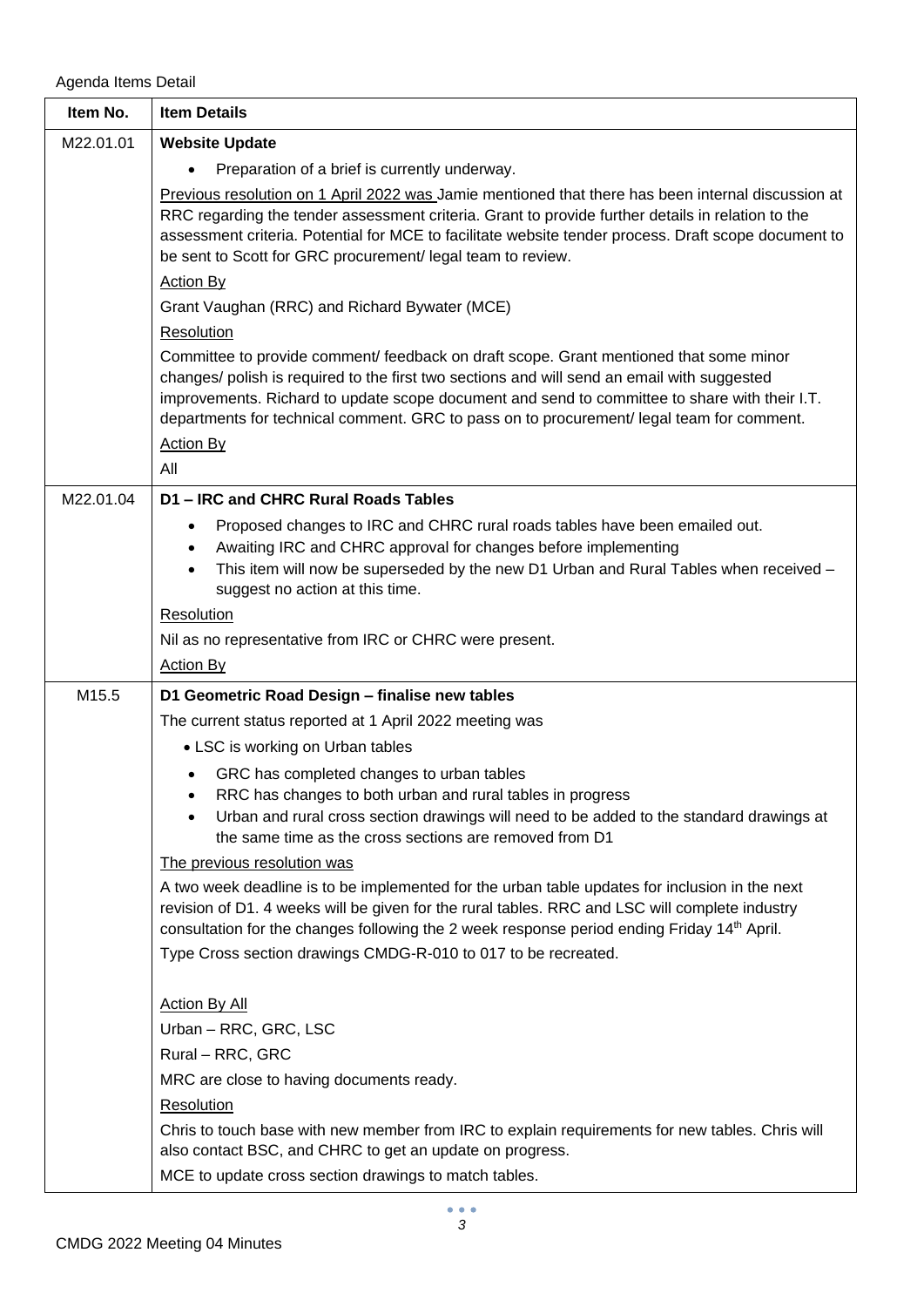|        | <b>Action By</b>                                                                                                                                                                                                                                                    |
|--------|---------------------------------------------------------------------------------------------------------------------------------------------------------------------------------------------------------------------------------------------------------------------|
|        | MCE, RRC, LSC, MRC, IRC, CHRC                                                                                                                                                                                                                                       |
|        |                                                                                                                                                                                                                                                                     |
| M15.18 | D1 Geometric Road Design - Solar Lighting                                                                                                                                                                                                                           |
|        | The previous resolution was:                                                                                                                                                                                                                                        |
|        |                                                                                                                                                                                                                                                                     |
|        | Recommended actions from previous meetings were:                                                                                                                                                                                                                    |
|        |                                                                                                                                                                                                                                                                     |
|        | Amend D01.19 Lighting (Urban) to include GRC Policy items noted as relevant to urban<br>Amend D01.25 Lighting (Rural) to include GRC Policy items noted as relevant to rural<br>$\bullet$<br>Development of a Purchase Specification for Solar Lights.              |
|        | Cardno to send out the policy split into "Rural" & "Urban" for review and wordsmithing by all<br>councils. Ideally this will be able to be added to D01.19 & D01.25. It is understood a point of<br>difference may be required for incorporation into the document. |
|        | Need to discuss the status of this item and any proposed changes to D1.<br>$\bullet$<br>Attachment B1 is GRC's policy for Solar Street Lighting and Attachment B2 is the draft<br>purchasing policy prepared by GRC.                                                |
|        | The Resolution from the 1 April meeting was                                                                                                                                                                                                                         |
|        | RRC would like more time to review (particularly in relation to the nature and application of<br>funding agreements)                                                                                                                                                |
|        | LSC to review in comparison with internal policies                                                                                                                                                                                                                  |
|        | GRC to create purchase specification for review by committee                                                                                                                                                                                                        |
|        |                                                                                                                                                                                                                                                                     |
|        | <b>Action By</b>                                                                                                                                                                                                                                                    |
|        | LSC, RRC, GRC                                                                                                                                                                                                                                                       |
|        | Resolution                                                                                                                                                                                                                                                          |
|        | Some discussion and concerns from RRC about maintenance and long-term cost of new electrical                                                                                                                                                                        |
|        | assets that would have to be owned by Councils.                                                                                                                                                                                                                     |
|        | Scott to investigate the use of commercial agreements for solar lighting at GRC.                                                                                                                                                                                    |
|        | Tony to provide LSC solar lighting policy to committee as a comparison.                                                                                                                                                                                             |
|        | Grant to discuss changes/ introduction of solar lights with RRC management.                                                                                                                                                                                         |
|        | <b>Action By</b>                                                                                                                                                                                                                                                    |
|        | RRC, GRC, LSC                                                                                                                                                                                                                                                       |
| M15.7  | <b>Not discussed</b>                                                                                                                                                                                                                                                |
|        | D1 Geometric Road Design - Rural Heavy Industry Access Road                                                                                                                                                                                                         |
|        | Attachment C is the previous information provided on this matter referred to in the<br>resolution below.                                                                                                                                                            |
|        | The following resolution was made in late 2020.                                                                                                                                                                                                                     |
|        | Question raised by IRC for the consideration of the inclusion of a "Rural Heavy Industry Access"<br>Road" (Mine Access) or similar wording with appropriate associated elements within the Road<br>hierarchy.                                                       |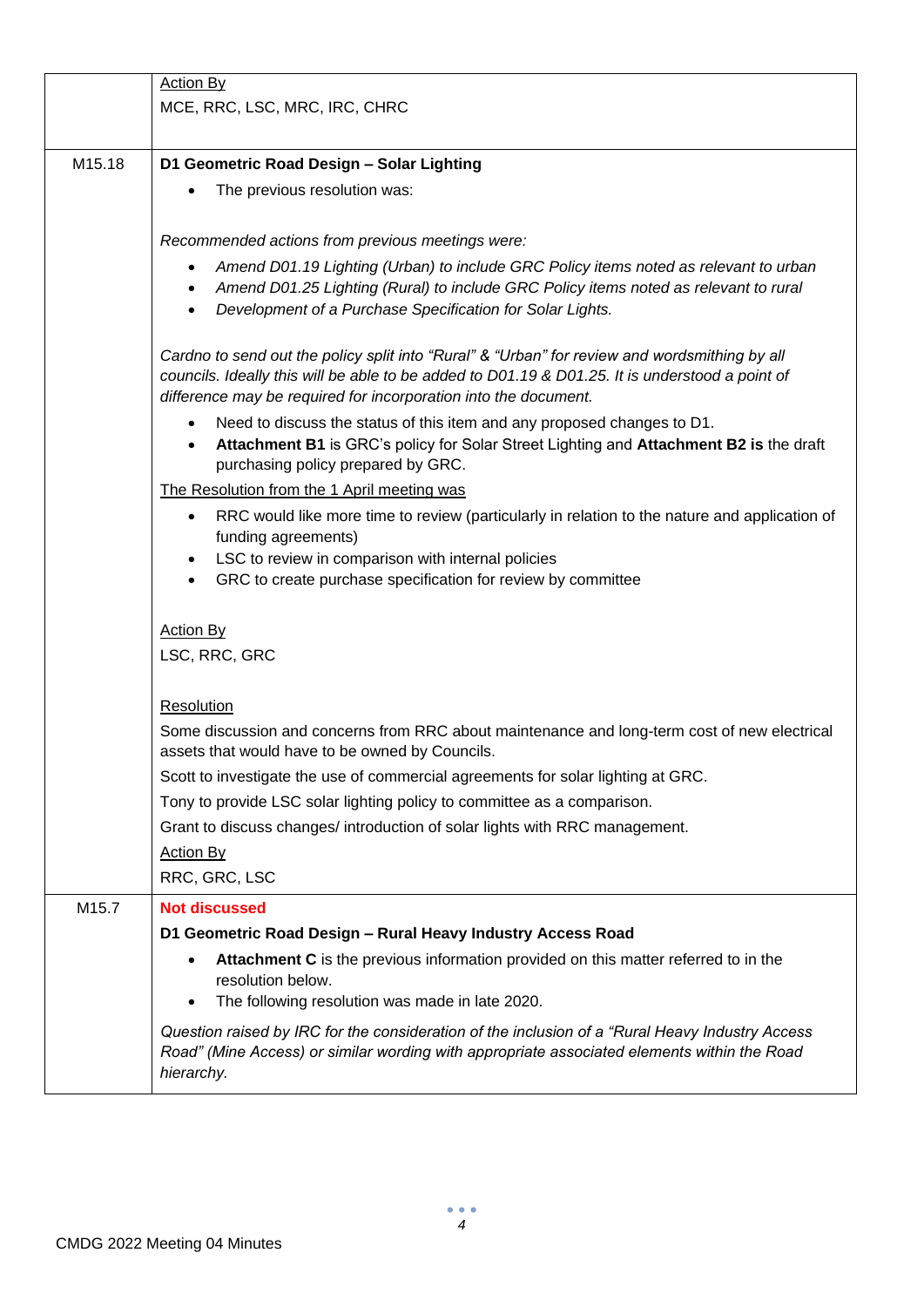|                                                                                   | GRC to provide the TMR drawing for Industrial Collector that was presented in the meeting.                       |  |  |  |
|-----------------------------------------------------------------------------------|------------------------------------------------------------------------------------------------------------------|--|--|--|
|                                                                                   | This will be distributed to the other council's.                                                                 |  |  |  |
|                                                                                   | Street Type to be added to table D2.08.1 "Resource Access Road"<br>٠                                             |  |  |  |
|                                                                                   | IRC to provide proposal for inclusion into CMDG.<br>٠                                                            |  |  |  |
|                                                                                   | SD1807 provided for information                                                                                  |  |  |  |
|                                                                                   | GRC Standard Drawings attached for information                                                                   |  |  |  |
|                                                                                   |                                                                                                                  |  |  |  |
|                                                                                   | Need to discuss the status of this item and any proposed changes to D1 and D2.                                   |  |  |  |
|                                                                                   | The resolution from the 1 April 2022 meeting was                                                                 |  |  |  |
|                                                                                   | Further information required from IRC<br>$\bullet$                                                               |  |  |  |
|                                                                                   | Committee to review GRC drawings to determine if they should be added to CMDG<br>$\bullet$<br>standard drawings. |  |  |  |
|                                                                                   | <b>Action By</b>                                                                                                 |  |  |  |
|                                                                                   | IRC, All                                                                                                         |  |  |  |
|                                                                                   |                                                                                                                  |  |  |  |
|                                                                                   | <b>Suggested Resolution</b>                                                                                      |  |  |  |
|                                                                                   | Nil                                                                                                              |  |  |  |
|                                                                                   |                                                                                                                  |  |  |  |
|                                                                                   | <b>Action By</b>                                                                                                 |  |  |  |
|                                                                                   |                                                                                                                  |  |  |  |
| M15.7                                                                             | <b>Not discussed</b>                                                                                             |  |  |  |
| D2 Pavement Design - amend APRG Report 21 as outdated reference and LSC to review |                                                                                                                  |  |  |  |
|                                                                                   | design procedure and references                                                                                  |  |  |  |
|                                                                                   |                                                                                                                  |  |  |  |
|                                                                                   | Previous Resolution at 1 April 2022 was                                                                          |  |  |  |
|                                                                                   | Grant to review document and construction specification (e.g. C242)                                              |  |  |  |
|                                                                                   |                                                                                                                  |  |  |  |
|                                                                                   | <b>Action By RRC</b>                                                                                             |  |  |  |
|                                                                                   |                                                                                                                  |  |  |  |
|                                                                                   | <b>Suggested Resolution</b>                                                                                      |  |  |  |
|                                                                                   | Nil                                                                                                              |  |  |  |
|                                                                                   | <b>Action By</b>                                                                                                 |  |  |  |
|                                                                                   |                                                                                                                  |  |  |  |
| M15.15                                                                            | <b>Not discussed</b>                                                                                             |  |  |  |
|                                                                                   | D9 Cycleway and Pathway Design revision                                                                          |  |  |  |
|                                                                                   | Previous resolution was                                                                                          |  |  |  |
|                                                                                   | Cardno to check D9 and check where we are at with the changes                                                    |  |  |  |
|                                                                                   | MCE have not progressed the review at this stage.<br>$\bullet$                                                   |  |  |  |
|                                                                                   | <b>Suggested Resolution</b>                                                                                      |  |  |  |
|                                                                                   | Nil                                                                                                              |  |  |  |
|                                                                                   | Action By MCE                                                                                                    |  |  |  |
|                                                                                   |                                                                                                                  |  |  |  |
| M15.16                                                                            | <b>Not discussed</b>                                                                                             |  |  |  |
|                                                                                   | <b>Draft Underbore Detail</b>                                                                                    |  |  |  |
|                                                                                   |                                                                                                                  |  |  |  |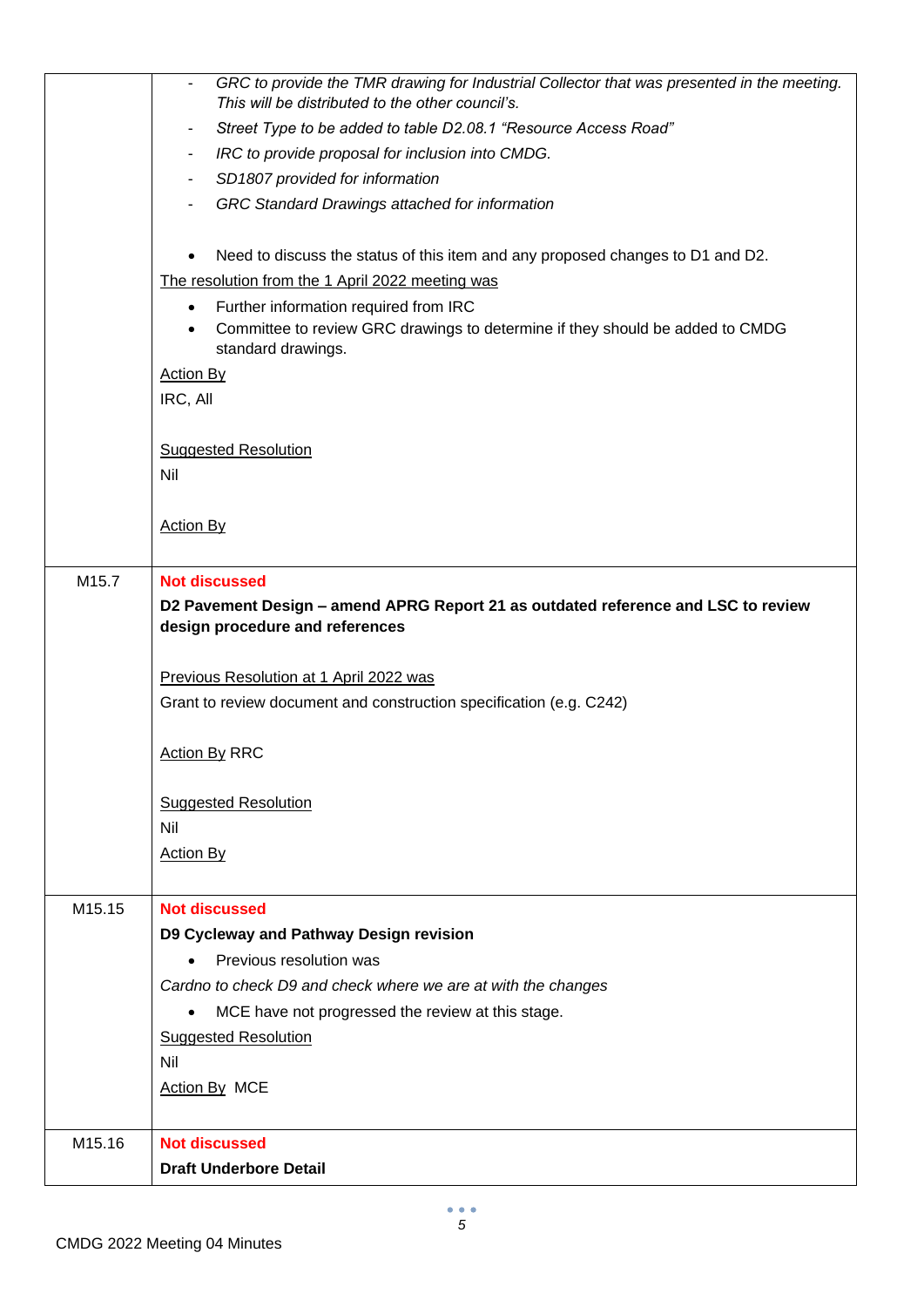|       | The previous resolution was<br>$\bullet$                                                                                                                                                                                                                                                                                                         |
|-------|--------------------------------------------------------------------------------------------------------------------------------------------------------------------------------------------------------------------------------------------------------------------------------------------------------------------------------------------------|
|       | Cardno to provide draft underbore detail for consideration.                                                                                                                                                                                                                                                                                      |
|       | MCE intend to progress this item with a draft drawing based on SEQ – any examples or<br>advice on content from members would be appreciated.                                                                                                                                                                                                     |
|       | <b>Suggested Resolution</b>                                                                                                                                                                                                                                                                                                                      |
|       | Nil                                                                                                                                                                                                                                                                                                                                              |
|       |                                                                                                                                                                                                                                                                                                                                                  |
|       | <b>Action By MCE</b>                                                                                                                                                                                                                                                                                                                             |
| M16.5 | D5 Stormwater Design - Template for SWMP                                                                                                                                                                                                                                                                                                         |
|       | Previously an agenda item 16.5 (Meeting did not proceed)                                                                                                                                                                                                                                                                                         |
|       | GRC have provided a template Attachment D for consideration and discussion.<br>Clause D05.21 currently reads as follows.                                                                                                                                                                                                                         |
|       | D05.21. SITE BASED STORMWATER MANAGEMENT PLAN (SWMP) D05.21.01. Where required<br>by Council, the developer is obliged to submit Site Based Stormwater Management Plan addressing<br>Quantity and Quality aspects of stormwater management.                                                                                                      |
|       | Resolution                                                                                                                                                                                                                                                                                                                                       |
|       | That the Stormwater template be included as Annexure D05A and Clause D05.21 be amended to<br>reference the new Annexure.                                                                                                                                                                                                                         |
|       | Mohit stated that RRC have SWMP requirements in their planning scheme. Mohit to send extract<br>from planning scheme to provide comparison with GRC proposal. The proposed SWMP can be<br>updated inline with the RRC planning scheme or a table of difference can be added to specify either<br>the CMDG template or a Council planning scheme. |
|       | <b>Action By</b>                                                                                                                                                                                                                                                                                                                                 |
|       | <b>RRC/MCE</b>                                                                                                                                                                                                                                                                                                                                   |
| M16.9 | <b>Not discussed</b>                                                                                                                                                                                                                                                                                                                             |
|       | PS5 PVC Pressure Pipe (Poly services to be PN16 not PN 12)                                                                                                                                                                                                                                                                                       |
|       | PS-4 CMDG Purchase Specification. Clause 4.0. Pressure Classification (PN) - New<br>Installations - PN 12.5 (1250 KPa or 1.25 MPa @ 20o C).                                                                                                                                                                                                      |
|       | 4.0<br>Pressure Classification (PN) -                                                                                                                                                                                                                                                                                                            |
|       | New Installations - PN 12.5 (1250 kPa or 1.25 MPa @ 20° C);<br>PN 16 (1600 kPa or 1.6 MPa @ 20° C).<br>Repairs -                                                                                                                                                                                                                                 |
|       | See Attachment E for current PS-4 Purchase Specification                                                                                                                                                                                                                                                                                         |
|       | Proposal:                                                                                                                                                                                                                                                                                                                                        |
|       | PS-5 CMDG Purchase Specification Clause 5.0 Pressure Classification (PN) - (generally<br>below ground use) uPVC Series 2 - PN 12; MPVC Series 2 - PN 16; OPVC Series 2 - PN<br>16, Material Class 400.                                                                                                                                           |
|       | PS-5 Clause 5 for reference                                                                                                                                                                                                                                                                                                                      |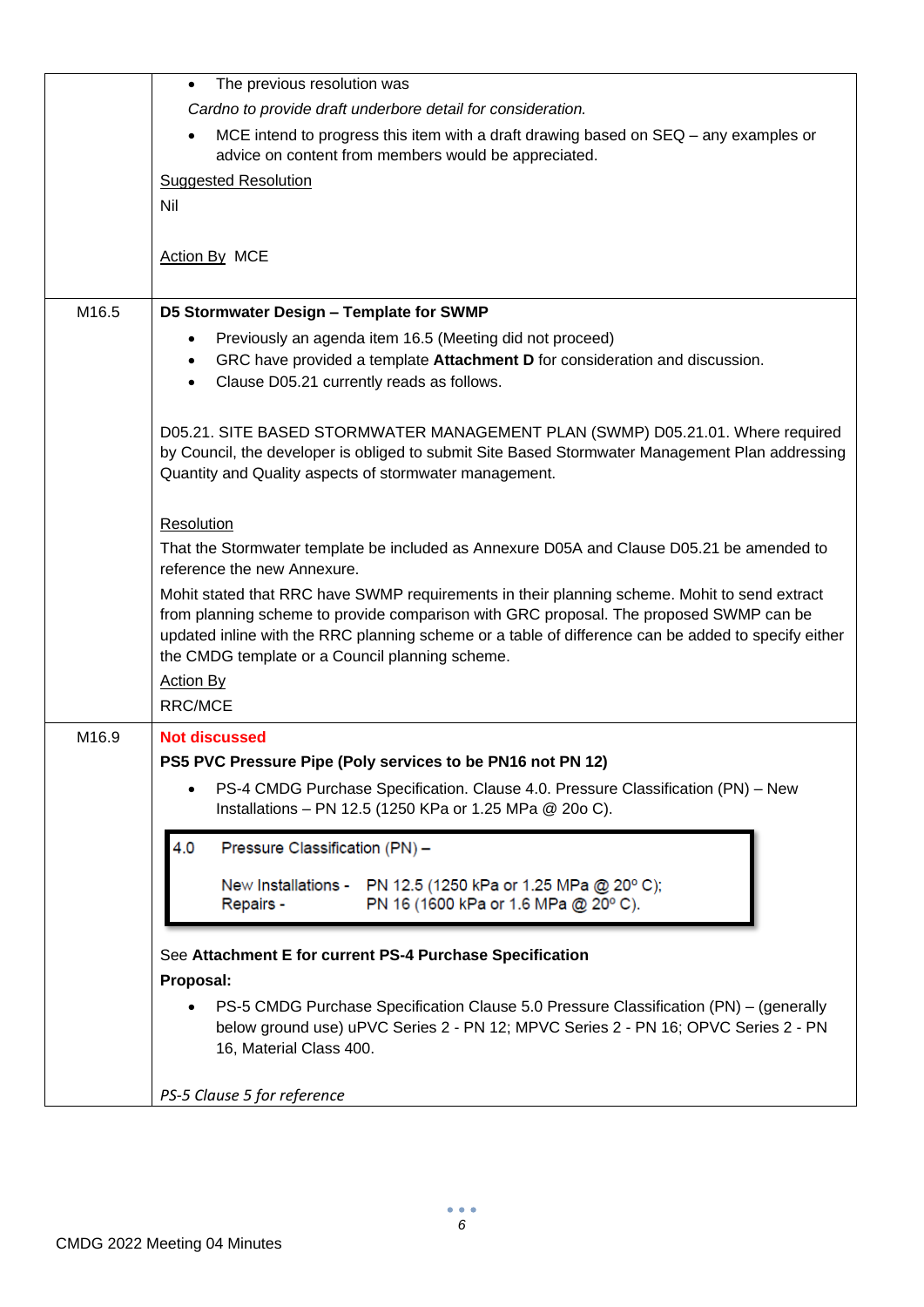|        | 5.0<br>Pressure Classification (PN) - (generally below ground use)                                                                                                              |  |  |  |  |  |
|--------|---------------------------------------------------------------------------------------------------------------------------------------------------------------------------------|--|--|--|--|--|
|        | uPVC Series 2<br>PN 12;                                                                                                                                                         |  |  |  |  |  |
|        | MPVC Series 2 -<br>PN 16;<br><b>OPVC Series 2</b><br>PN 16, Material Class 400.                                                                                                 |  |  |  |  |  |
|        |                                                                                                                                                                                 |  |  |  |  |  |
|        | Current Guidelines require water mains to be PN16, but the poly services are required to be                                                                                     |  |  |  |  |  |
|        | PN12.<br>Pressure Testing reaches 1250Kpa. This may compromise the structural integrity of the                                                                                  |  |  |  |  |  |
|        | PN12 pipe.                                                                                                                                                                      |  |  |  |  |  |
|        | <b>Proposed Resolution</b>                                                                                                                                                      |  |  |  |  |  |
|        | Amend PS4 Clause 4.0 as follows                                                                                                                                                 |  |  |  |  |  |
|        | Pressure Classification (PN) – New Installations – PN 16 (1600 KPa or 1.6 MPa @ 20o C).                                                                                         |  |  |  |  |  |
|        | Action By MCE                                                                                                                                                                   |  |  |  |  |  |
| M16.10 | <b>Not discussed</b>                                                                                                                                                            |  |  |  |  |  |
|        | <b>Trial Register</b>                                                                                                                                                           |  |  |  |  |  |
|        | LSC has proposed the creation of a trial register to track the progress of any                                                                                                  |  |  |  |  |  |
|        | ongoing/successful trials. An example of this would be the use of new materials                                                                                                 |  |  |  |  |  |
|        | Discussion on implementation (who will have access to this and how?)<br>٠<br>It is suggested that the trial register be created as a separate page in the Action Register       |  |  |  |  |  |
|        | Excel file. That way it should be visited regularly not forgotten.                                                                                                              |  |  |  |  |  |
|        | <b>Proposed Resolution</b>                                                                                                                                                      |  |  |  |  |  |
|        | A new sheet be created in the Action Register for the Trial Register. All LGE's are to provide                                                                                  |  |  |  |  |  |
|        | information on any trials they have underway.                                                                                                                                   |  |  |  |  |  |
|        | <b>Action By MCE</b>                                                                                                                                                            |  |  |  |  |  |
| M16.11 | <b>Not discussed</b>                                                                                                                                                            |  |  |  |  |  |
|        | C273 Landscaping - amend hydromulch spec                                                                                                                                        |  |  |  |  |  |
|        | The current hydro mulch specification uses seed variety's that are more suited to colder<br>climates. See Attachment F for example seed mix used by Dennis Contracting Services |  |  |  |  |  |
|        | <b>Proposed Resolution</b>                                                                                                                                                      |  |  |  |  |  |
|        | .For discussion                                                                                                                                                                 |  |  |  |  |  |
|        | <b>Action By</b>                                                                                                                                                                |  |  |  |  |  |
|        |                                                                                                                                                                                 |  |  |  |  |  |
| M15.20 | <b>Not discussed</b>                                                                                                                                                            |  |  |  |  |  |
|        | <b>PS26 Marker Posts</b>                                                                                                                                                        |  |  |  |  |  |
|        | <b>Attachment G</b> is draft PS26 provided by GRC                                                                                                                               |  |  |  |  |  |
|        | The previous resolution was:<br>Amended Purchase Spec PS26 provided by GRC.                                                                                                     |  |  |  |  |  |
|        | All Councils to confirm if they use timber marker posts or not                                                                                                                  |  |  |  |  |  |
|        | If no Councils use timber posts this will be replaced on CMDG-W-060 with Flat posts                                                                                             |  |  |  |  |  |
|        | Councils to confirm which colours for which applications                                                                                                                        |  |  |  |  |  |
|        | Need guidance on the above dot points so that PS26 can be finalised.                                                                                                            |  |  |  |  |  |
|        | <b>Proposed Resolution</b>                                                                                                                                                      |  |  |  |  |  |
|        | .For discussion                                                                                                                                                                 |  |  |  |  |  |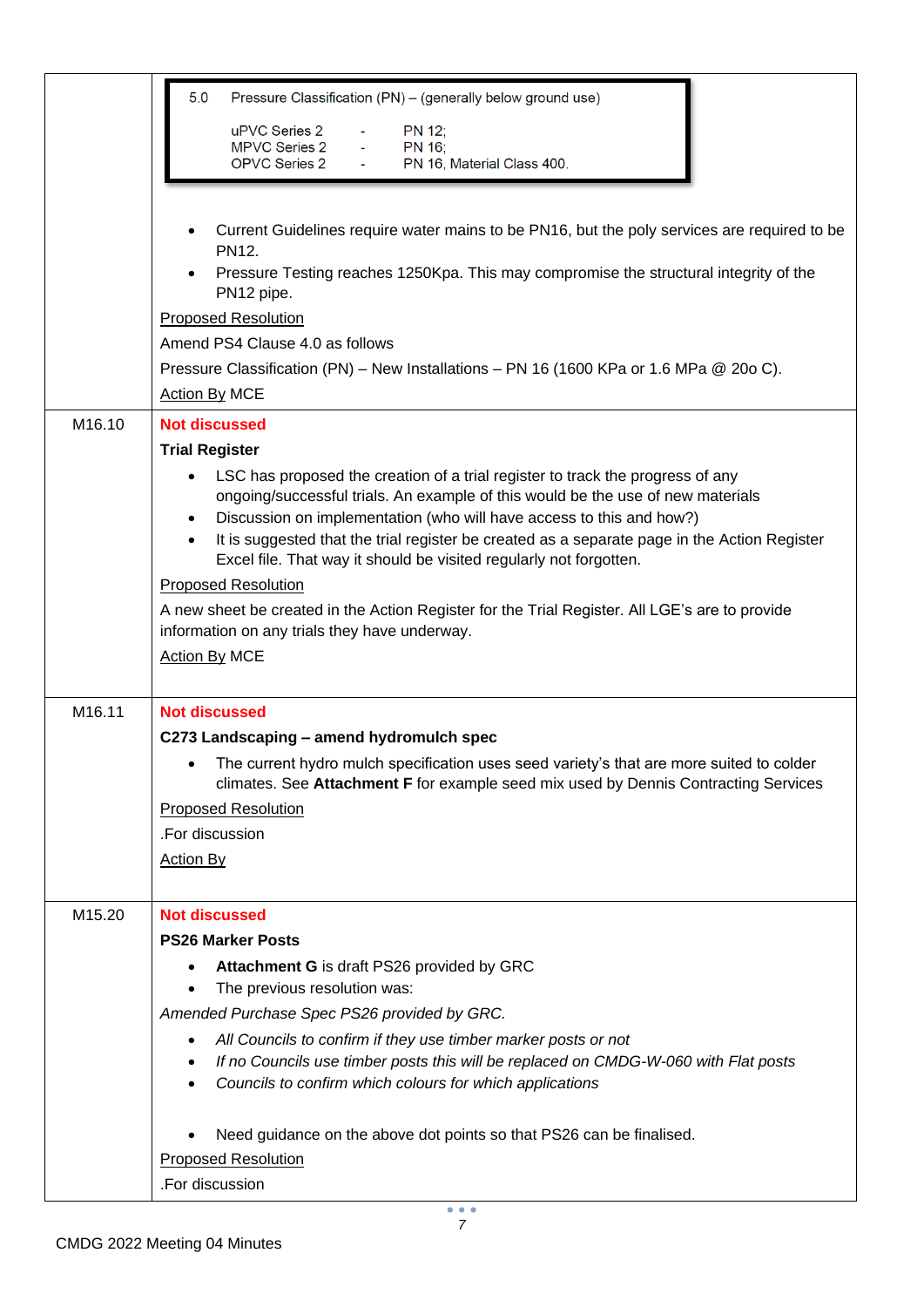|           | <b>Action By</b>                                                                                                                                                                                                                                                                                                                                                                                                                                                                                                                                                                                                                                                                                                                                                                                                                                                                                                                                                                                                                                                                                                                                                                                                                                                                                                                                                                                                                                                                                                                                                                                                                                                                                                                                                                                                                                                                                                                                                                                                                                                                                                                                                                                                                                                                                      |        |
|-----------|-------------------------------------------------------------------------------------------------------------------------------------------------------------------------------------------------------------------------------------------------------------------------------------------------------------------------------------------------------------------------------------------------------------------------------------------------------------------------------------------------------------------------------------------------------------------------------------------------------------------------------------------------------------------------------------------------------------------------------------------------------------------------------------------------------------------------------------------------------------------------------------------------------------------------------------------------------------------------------------------------------------------------------------------------------------------------------------------------------------------------------------------------------------------------------------------------------------------------------------------------------------------------------------------------------------------------------------------------------------------------------------------------------------------------------------------------------------------------------------------------------------------------------------------------------------------------------------------------------------------------------------------------------------------------------------------------------------------------------------------------------------------------------------------------------------------------------------------------------------------------------------------------------------------------------------------------------------------------------------------------------------------------------------------------------------------------------------------------------------------------------------------------------------------------------------------------------------------------------------------------------------------------------------------------------|--------|
| M15.21    | <b>Not discussed</b><br><b>PS28 Gaskets</b><br>Attachment H is draft specification provided by GRC.<br>The previous resolution was<br>Councils happy to include on website.<br>LSC had previously sent a purchase specification to Cardno. Cardno to locate this document.<br>Need clarification on the LSC specification to finalise.<br><b>Proposed Resolution</b><br>.For discussion<br><b>Action By</b>                                                                                                                                                                                                                                                                                                                                                                                                                                                                                                                                                                                                                                                                                                                                                                                                                                                                                                                                                                                                                                                                                                                                                                                                                                                                                                                                                                                                                                                                                                                                                                                                                                                                                                                                                                                                                                                                                           |        |
| M15.22    | <b>Not discussed</b><br>C242 Pavements - Amend references as advised by GRC<br>M15.22.<br><b>C242 Pavements</b><br>Recommended actions from Brendan at GRC are:<br>Add highlighted Australian standards<br>۰<br>Delete reference to Main Roads documents totally (they were all upgraded to<br>AS1289 reference in 2018)<br>C242.03 REFERENCE DOCUMENTS<br>C242.03.01 Documents referenced in this Specification are listed in full below whilst<br>being cited in the text in the abbreviated form or code indicated.<br><b>Council Specifications</b><br>(a)<br>C241<br>Stabilisation<br>C244<br>Sprayed Bituminous Surfacing<br><b>Australian Standards</b><br>(b)<br>AS 1141 Set: Methods for sampling and testing aggregates<br>As 1289 Set Methods of testing soils for engineering purposes<br>AS 1141.14<br>Particle shape, by proportional calliper.<br>AS 1141.22 - WeVdry strength variation.<br>AS 1289.3.1.1 - Determination of the liquid limit of a soil - Four point<br>Casagrande method.<br>AS 1289.3.3.1 - Calculation of the plasticity index of a soil.<br>AS 1289.3.6.1 -<br>Determination of the particle size distribution of a soil -<br>Standard method of analysis by sieving.<br>AS 1289.3.6.3 -<br>Determination of the particle size distribution of a soil -<br>Standard method of fine analysis using a hydrometer.<br>AS 1289.5.1.1 -<br>Determination of the dry density/moisture content relation of<br>a soil using standard compaction effort.<br>AS 1289.5.3.1 -<br>Determination of the field density of a soil - Sand<br>replacement method using a sand-cone pouring apparatus.<br>AS 1289.5.4.1 -<br>Compaction control test - Dry density ratio, moisture<br>variation and moisture ratio.<br>AS 1289.5.4.2<br>AS 1289.5.8.1 -<br>Determination of field density and field moisture content of a<br>soil using a nuclear surface moisture - density gauge -<br>Direct transmission mode.<br>AS 1289.6.1.1 -<br>Determination of the California bearing ratio of a soil -<br>Standard laboratory method for a remoulded specimen.<br>AS 5101.4<br>(c)<br>Cardno to action the above recommendations from GRC.<br>M <sub>13.8</sub><br><b>Proposed Resolution</b><br>This change to be adopted with current review underway by RRC (Grant)<br>Action By: MCE | Cardno |
| M22.01.08 | <b>Not discussed</b>                                                                                                                                                                                                                                                                                                                                                                                                                                                                                                                                                                                                                                                                                                                                                                                                                                                                                                                                                                                                                                                                                                                                                                                                                                                                                                                                                                                                                                                                                                                                                                                                                                                                                                                                                                                                                                                                                                                                                                                                                                                                                                                                                                                                                                                                                  |        |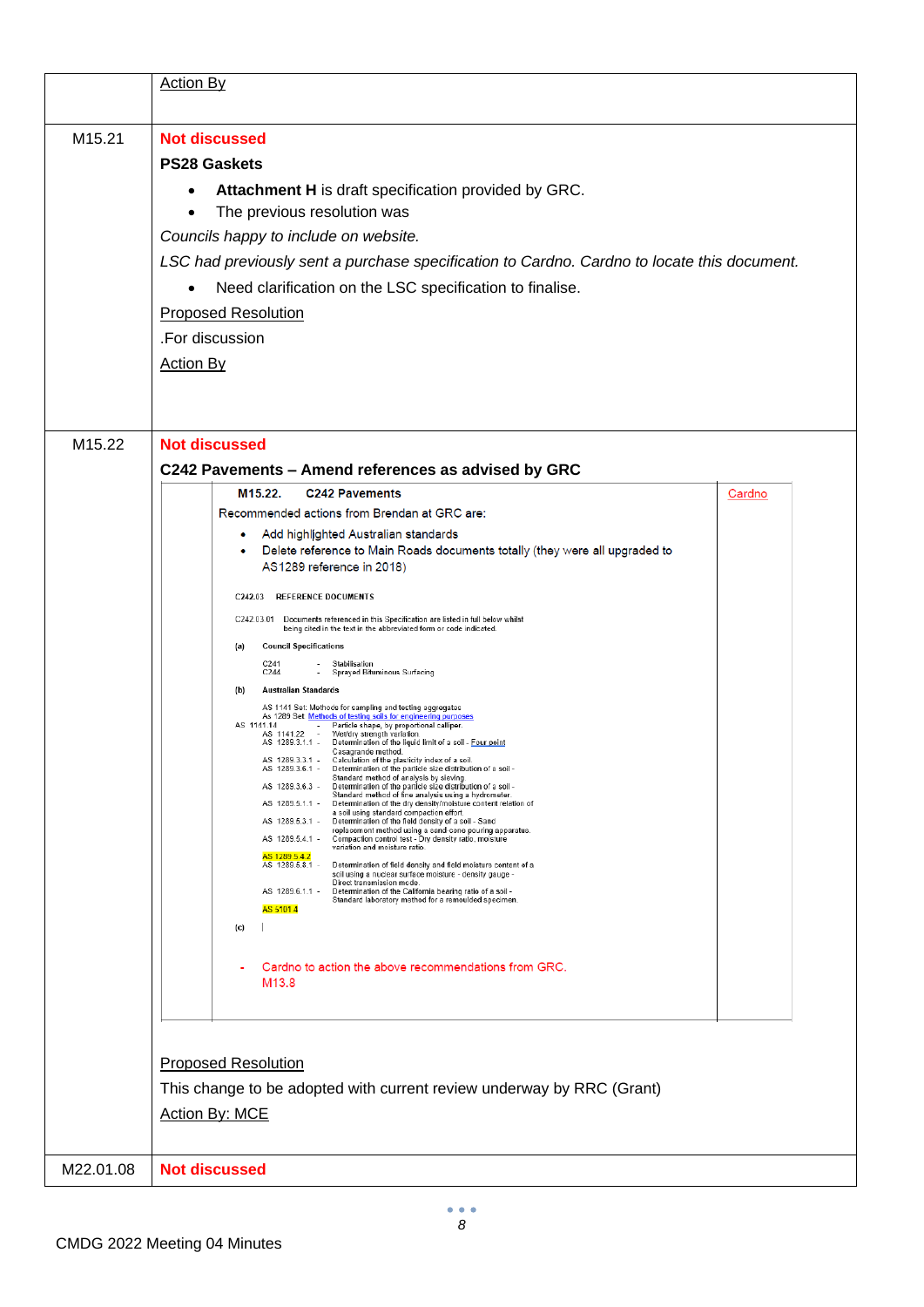|           | CMDG-S-030 Type C Vertical H.C.                                                                                                                                                                                                                                                          |  |  |  |  |
|-----------|------------------------------------------------------------------------------------------------------------------------------------------------------------------------------------------------------------------------------------------------------------------------------------------|--|--|--|--|
|           | The previous resolution was.                                                                                                                                                                                                                                                             |  |  |  |  |
|           | General acceptance regarding the use of connections directly above main.                                                                                                                                                                                                                 |  |  |  |  |
|           | Discussion regarding removal of the house drain and Y branch in the Pre Site Development details.                                                                                                                                                                                        |  |  |  |  |
|           | Agreement reached that it should be removed.                                                                                                                                                                                                                                             |  |  |  |  |
|           | Jamie (RRC) to provide markups to drawing CMDG-S-030 for MCE to complete.                                                                                                                                                                                                                |  |  |  |  |
|           | Awaiting mark-ups from RRC with a view to providing an amended drawing for<br>consideration                                                                                                                                                                                              |  |  |  |  |
|           | <b>Suggested Resolution</b>                                                                                                                                                                                                                                                              |  |  |  |  |
|           | Nil                                                                                                                                                                                                                                                                                      |  |  |  |  |
|           |                                                                                                                                                                                                                                                                                          |  |  |  |  |
|           | <b>Action By</b>                                                                                                                                                                                                                                                                         |  |  |  |  |
|           |                                                                                                                                                                                                                                                                                          |  |  |  |  |
| M22.02.07 | <b>Not discussed</b>                                                                                                                                                                                                                                                                     |  |  |  |  |
|           | <b>CMDG-W-040 and S-090</b>                                                                                                                                                                                                                                                              |  |  |  |  |
|           | The previous resolution was                                                                                                                                                                                                                                                              |  |  |  |  |
|           | CMDG-W-040 Ver G - MCE to check specifications for depths etc to be consistent (especially Type<br>C)                                                                                                                                                                                    |  |  |  |  |
|           | Standard drawing S-090 to also be updated by MCE following feedback from GRC after staff<br>consultation                                                                                                                                                                                 |  |  |  |  |
|           | MCE are preparing a draft drawing with the proposed changes. These changes will include<br>additional feedback from GRC on other worthwhile changes as a result of their internal                                                                                                        |  |  |  |  |
|           | review.<br><b>Suggested Resolution</b>                                                                                                                                                                                                                                                   |  |  |  |  |
|           | Nil                                                                                                                                                                                                                                                                                      |  |  |  |  |
|           | <b>Action By MCE</b>                                                                                                                                                                                                                                                                     |  |  |  |  |
| M22.02.04 |                                                                                                                                                                                                                                                                                          |  |  |  |  |
|           | <b>Not discussed</b><br><b>CMDG-R-050</b>                                                                                                                                                                                                                                                |  |  |  |  |
|           | Comments from Dev at LSC. We have received recent feedback from TMR emphasising                                                                                                                                                                                                          |  |  |  |  |
|           | the need for "tooled joints" in the location highlighted. According to TMR, the sharp                                                                                                                                                                                                    |  |  |  |  |
|           | transitions at these joints serve as wayfinding features for the visually impaired. Although                                                                                                                                                                                             |  |  |  |  |
|           | these joints appear as lines on the CMDG standard drawing R-50, there is no specific                                                                                                                                                                                                     |  |  |  |  |
|           | reference to their inclusion                                                                                                                                                                                                                                                             |  |  |  |  |
|           | 4-2021<br><b>CMDG-R-050 E</b><br>Kerb ramp drawings do not<br>Update the standard drawings to include<br>Without this detail, some ramps have been                                                                                                                                       |  |  |  |  |
|           | specify the provision of a<br>the detail as highlighted from TMR SD<br>constructed with rounded transitions and<br>'tooled joint' at the ramp wing<br>1446 (attached)<br>have come under scrutiny during TMR<br>transition.<br>funded projects.<br>"Kerb ramp to be 1200 min. with or as |  |  |  |  |
|           | -Top of nonp.<br>Refer N <u>oix 1</u><br>According to TMR, the sharp<br>specified on construction drowings<br>transitions at these joints serve<br><b>Comments from Manager ES:</b><br>-Toded jobb<br>as way-finding features for the<br>Looks good to me.<br>-Reb rong wing             |  |  |  |  |
|           | Tooled joint<br>visually impaired.<br>(Refer Notes 2 cnd 4)<br>Boarn finish nomp<br>wing at 45°<br>Comments from C&M:<br>Broam fixiat ron<br>We agree with the amendment request to<br>-Savi Mazelable Keel                                                                              |  |  |  |  |
|           | ving at 45<br>implement a uniform kerb ramp standard.                                                                                                                                                                                                                                    |  |  |  |  |
|           | <b>Comments from Waste:</b><br>Construction joint<br>No comment<br>Kerb Face [Barrier Kerb]<br>⊕<br>Broom finish light name                                                                                                                                                              |  |  |  |  |
|           | at right angle to<br>direction of front<br><b>Comments from Water/Sewer:</b><br>COMPLIRAT KERB RAWP<br>No comments or objections.<br>PLAN VIEW                                                                                                                                           |  |  |  |  |
|           | <b>Comments from Infra Design:</b><br>I have reviewed this amendment with<br>Michael. Happy to update drawing to suit<br>and proceed.                                                                                                                                                    |  |  |  |  |
|           | Tooled joint note has been added and additional minor changes made. Richard mentioned                                                                                                                                                                                                    |  |  |  |  |
|           | that it would be worth considering the inclusion of information or reference to the TMR                                                                                                                                                                                                  |  |  |  |  |
|           | standard drawings KGR1 and KGR2.                                                                                                                                                                                                                                                         |  |  |  |  |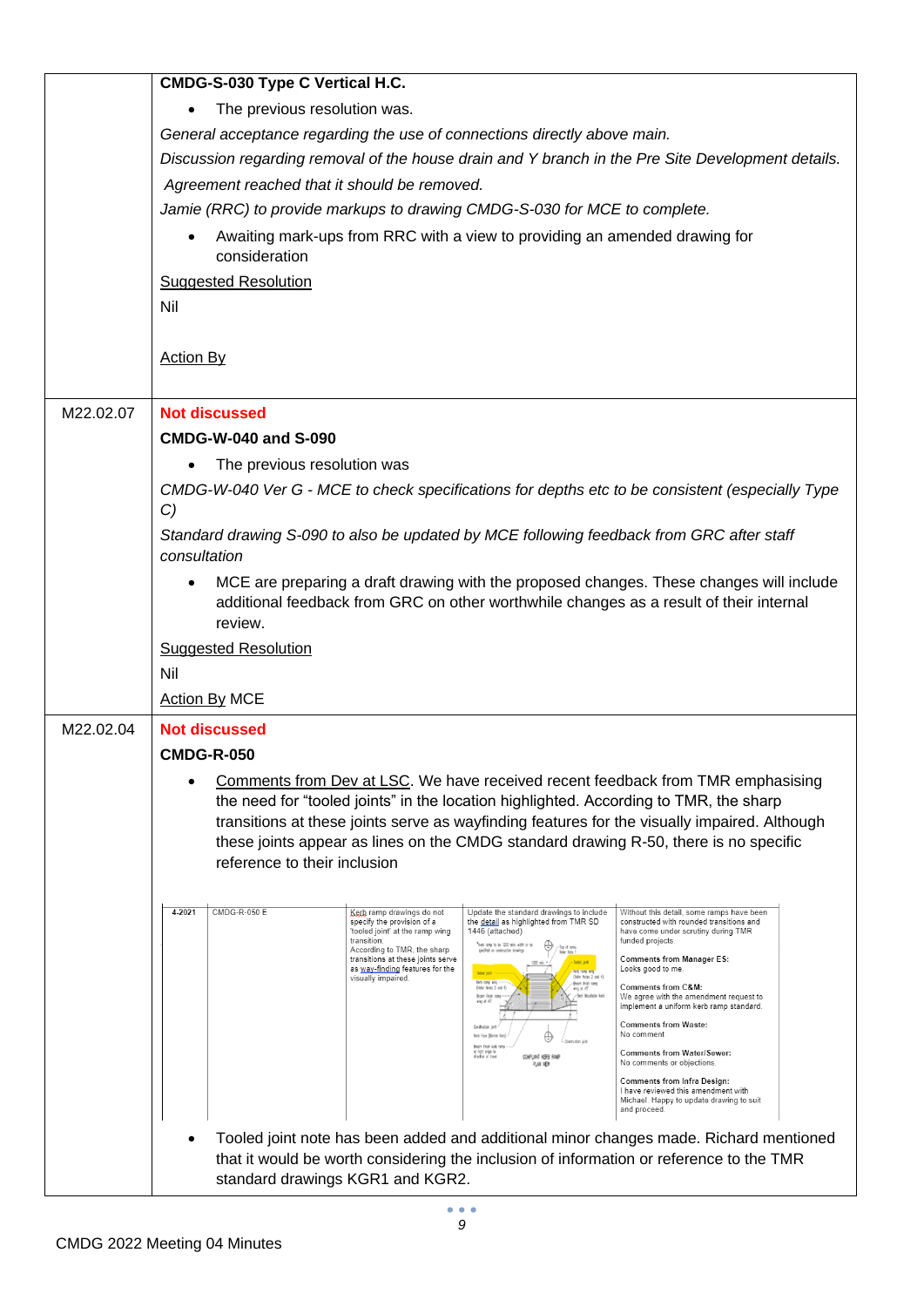|           | Previous Resolution 1 April 2022                                                                                                                                                                                                                                                                                                                                                                                                 |  |  |
|-----------|----------------------------------------------------------------------------------------------------------------------------------------------------------------------------------------------------------------------------------------------------------------------------------------------------------------------------------------------------------------------------------------------------------------------------------|--|--|
|           | Revised drawing and TMR drawings KGR1/KGR2 to be sent to committee for further discussion/<br>consideration.                                                                                                                                                                                                                                                                                                                     |  |  |
|           | <b>Attachment I1</b> is the revised R-050 drawing and <b>Attachment I2</b> is the TMR drawings<br>KGR1/KGR2<br>Action By MCE                                                                                                                                                                                                                                                                                                     |  |  |
|           | <b>Suggested Resolution</b><br>CMDG-R-050 rev F be adopted.<br><b>Action By</b>                                                                                                                                                                                                                                                                                                                                                  |  |  |
| M22.02.05 | <b>Not discussed</b>                                                                                                                                                                                                                                                                                                                                                                                                             |  |  |
|           | D5 - Use of corrugated polypropylene drainage pipes                                                                                                                                                                                                                                                                                                                                                                              |  |  |
|           | LSC is suggesting use of corrugated polypropylene drainage pipes.                                                                                                                                                                                                                                                                                                                                                                |  |  |
|           | CMDG-D, CMDG-D5, C221.<br>$6 - 2021$<br>Addition of corrugated polypropylene<br>Twin wall corrugated polypropylene<br>drainage pipes offer many benefits<br>drainage pipes.<br>compared to reinforced concrete pipes.<br>Benefits include:<br>· Excellent corrosion and chemical<br>resistance                                                                                                                                   |  |  |
|           | . Can be cut to length with no detriment to<br>corrosion resistance<br>• Excellent rubber ring joint sealing system<br>. Smooth bore providing optimum hydraulic<br>performance<br>• Available in 6 metre lengths<br>. Lighter to handle with a lower risk rating for<br>those handling the pipes<br>· Smaller diameter pipes can be man<br>handled<br>• Lower transport costs<br>• Large and diverse range of fitting available |  |  |
|           | CMDG-D, CMDG-D5, C221.<br>1.1<br>Addition of corrugated polypropylene<br>drainage pipes.                                                                                                                                                                                                                                                                                                                                         |  |  |
|           | C221 Section C221.04 mentions FRC and RCP pipes but not Plastic.                                                                                                                                                                                                                                                                                                                                                                 |  |  |
|           | Current Section D05.18 reads as follows.                                                                                                                                                                                                                                                                                                                                                                                         |  |  |
|           | D05.18.<br><b>PIPE MATERIAL</b>                                                                                                                                                                                                                                                                                                                                                                                                  |  |  |
|           | D05.18.01.<br>The following pipe materials are approved subject to minimum cover and<br>installation requirements stated by the manufacturer:                                                                                                                                                                                                                                                                                    |  |  |
|           | Steel reinforced concrete pipe and culverts to AS4058; and                                                                                                                                                                                                                                                                                                                                                                       |  |  |
|           | Fibre Reinforced pipes to AS4139.; and<br>Other pipes will be considered subject to individual Council                                                                                                                                                                                                                                                                                                                           |  |  |
|           | approval.                                                                                                                                                                                                                                                                                                                                                                                                                        |  |  |
|           | D05.18.02.<br>All joints between pipes shall be Rubber Ring Joints (RRJ).                                                                                                                                                                                                                                                                                                                                                        |  |  |
|           | It is noted that Hydra Storm supplies pipe as follows:<br>Manufactured in accordance to AS - NZS 5065<br>$\circ$<br>Available from Diameter Nominal (DN) 225mm to 600mm<br>$\circ$<br>Manufactured from recycled HDPE<br>$\circ$                                                                                                                                                                                                 |  |  |
|           |                                                                                                                                                                                                                                                                                                                                                                                                                                  |  |  |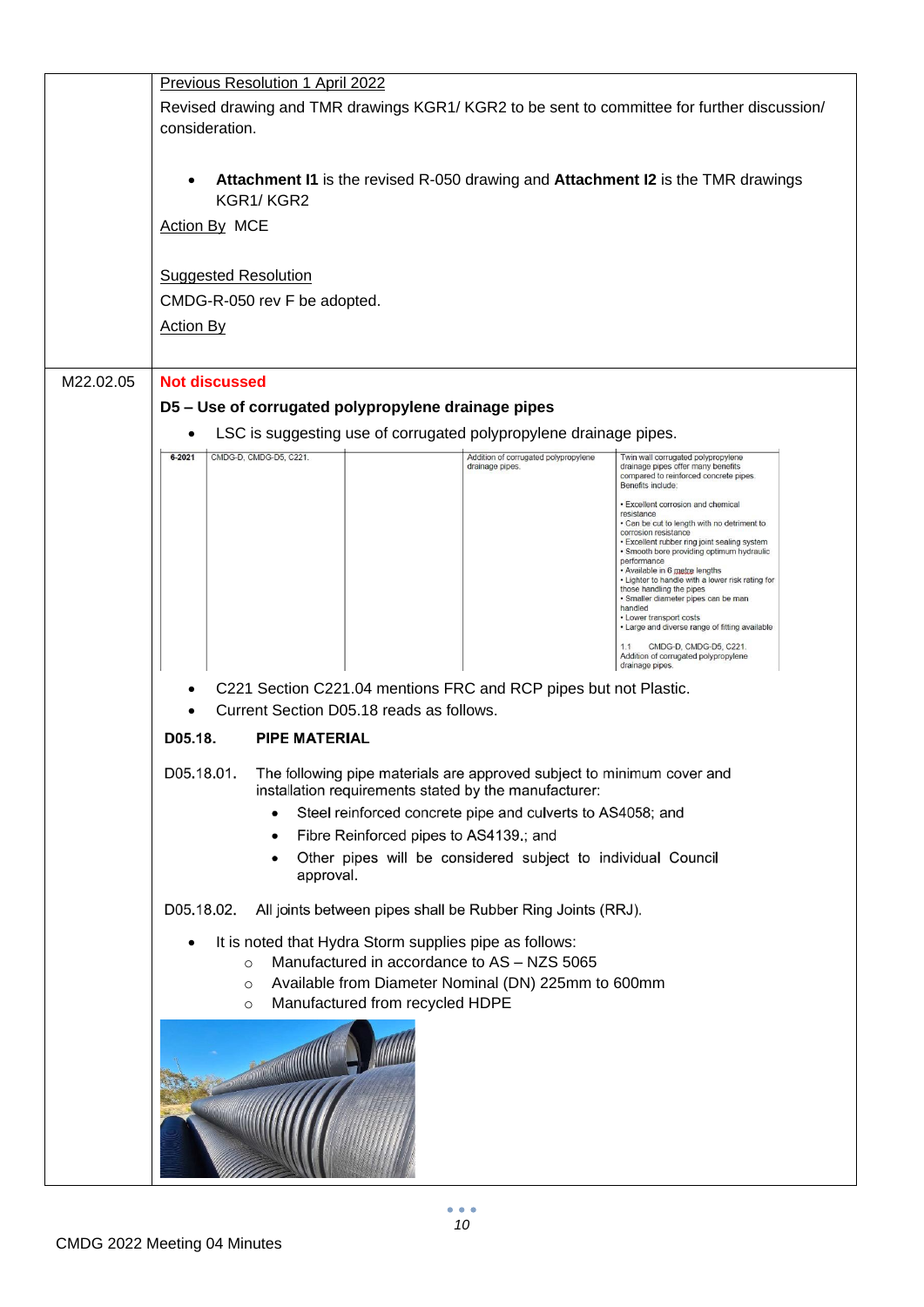|           | C221 will need to be updated at the same time as D5.<br>$\bullet$                                                                                                                                                                                                                                                                                                                                                                                                                            |                                                               |                                  |                                                                                  |                                                                                                                                                                                                                                     |
|-----------|----------------------------------------------------------------------------------------------------------------------------------------------------------------------------------------------------------------------------------------------------------------------------------------------------------------------------------------------------------------------------------------------------------------------------------------------------------------------------------------------|---------------------------------------------------------------|----------------------------------|----------------------------------------------------------------------------------|-------------------------------------------------------------------------------------------------------------------------------------------------------------------------------------------------------------------------------------|
|           | Richard mentioned that he is meeting with a representative from Iplex next week where he<br>$\bullet$<br>will get additional information and specifications.                                                                                                                                                                                                                                                                                                                                 |                                                               |                                  |                                                                                  |                                                                                                                                                                                                                                     |
|           | <b>Previous Resolution</b><br>Richard to collate information and specifications and send to committee for further discussion at<br>next meeting with proposed changes to D5 and C221 to permit use of corrugated polypropylene<br>drainage pipes.<br><b>Action By MCE</b>                                                                                                                                                                                                                    |                                                               |                                  |                                                                                  |                                                                                                                                                                                                                                     |
|           |                                                                                                                                                                                                                                                                                                                                                                                                                                                                                              |                                                               |                                  |                                                                                  |                                                                                                                                                                                                                                     |
|           | Richard has met with the sales Rep but proposed changes to D5 and C221 are still being<br>considered. It is recommended that Polypropylene pipes with classification SN8 are<br>approved up to a diameter of 600mm.<br>The technical guide for Blackmax (Iplex) is included as Attachment Q.<br><b>Suggested Resolution</b><br>Update D5 and C221 to permit polypropylene pipes (SN8) up to 600mm diameter. Revised<br>documents to be sent to committee for review.<br><b>Action By MCE</b> |                                                               |                                  |                                                                                  |                                                                                                                                                                                                                                     |
| M22.02.06 |                                                                                                                                                                                                                                                                                                                                                                                                                                                                                              | <b>Not discussed</b>                                          |                                  |                                                                                  |                                                                                                                                                                                                                                     |
|           |                                                                                                                                                                                                                                                                                                                                                                                                                                                                                              | <b>CMDG-D-033 Use of Precast Square roofwater pits</b>        |                                  |                                                                                  |                                                                                                                                                                                                                                     |
|           |                                                                                                                                                                                                                                                                                                                                                                                                                                                                                              | frames must be circular                                       |                                  | LSC propose use of proprietary precast square roofwater pits.                    | Note 5 to CMDG-D-033 permits use of precast chambers but Note 6 says covers and                                                                                                                                                     |
|           | $2 - 2021$                                                                                                                                                                                                                                                                                                                                                                                                                                                                                   | CMDG Request for amendment -<br>Roofwater inspection chambers | Roofwater inspection<br>chambers | change drawing to include drawing of<br>600x600 precast pit with galvanised lid. | Comments from Waste: Nil input is<br>required.                                                                                                                                                                                      |
|           |                                                                                                                                                                                                                                                                                                                                                                                                                                                                                              | $CMDG-D-0(D)$                                                 | CMDG-D-0(D)                      |                                                                                  | <b>Comments from Water:</b><br>Nil comments as drawing is related to<br>stormwater drainage access chamber not<br>sewerage access chamber.                                                                                          |
|           |                                                                                                                                                                                                                                                                                                                                                                                                                                                                                              |                                                               |                                  |                                                                                  | <b>Comments from Infra Design:</b><br>Roofwater inspection chamber drawing to<br>show a square pit detail (600x600 Field Inlet<br>type) as this is the most commonly used on<br>site.                                               |
|           |                                                                                                                                                                                                                                                                                                                                                                                                                                                                                              |                                                               |                                  |                                                                                  | Comments from Infra Planning: No<br>comment provided                                                                                                                                                                                |
|           |                                                                                                                                                                                                                                                                                                                                                                                                                                                                                              |                                                               |                                  |                                                                                  | Comments from Infra DET: No comment<br>provided                                                                                                                                                                                     |
|           |                                                                                                                                                                                                                                                                                                                                                                                                                                                                                              |                                                               |                                  |                                                                                  | Comments from Facilities - Assets / GIS:<br>No comment provided                                                                                                                                                                     |
|           |                                                                                                                                                                                                                                                                                                                                                                                                                                                                                              |                                                               |                                  |                                                                                  | Comments from Construction /<br>Maintenance<br>Hi Ellen,<br>I support the proposal as it will be easier to<br>procure these products.<br>If you have any queries regarding the above,<br>please contact me. Thanks.<br>Darren Hines |
|           |                                                                                                                                                                                                                                                                                                                                                                                                                                                                                              |                                                               |                                  |                                                                                  |                                                                                                                                                                                                                                     |
|           |                                                                                                                                                                                                                                                                                                                                                                                                                                                                                              |                                                               |                                  |                                                                                  |                                                                                                                                                                                                                                     |
|           | Rocla pit left - Holcim pit right                                                                                                                                                                                                                                                                                                                                                                                                                                                            |                                                               |                                  |                                                                                  |                                                                                                                                                                                                                                     |
|           | <b>Suggested Resolution</b>                                                                                                                                                                                                                                                                                                                                                                                                                                                                  |                                                               |                                  |                                                                                  |                                                                                                                                                                                                                                     |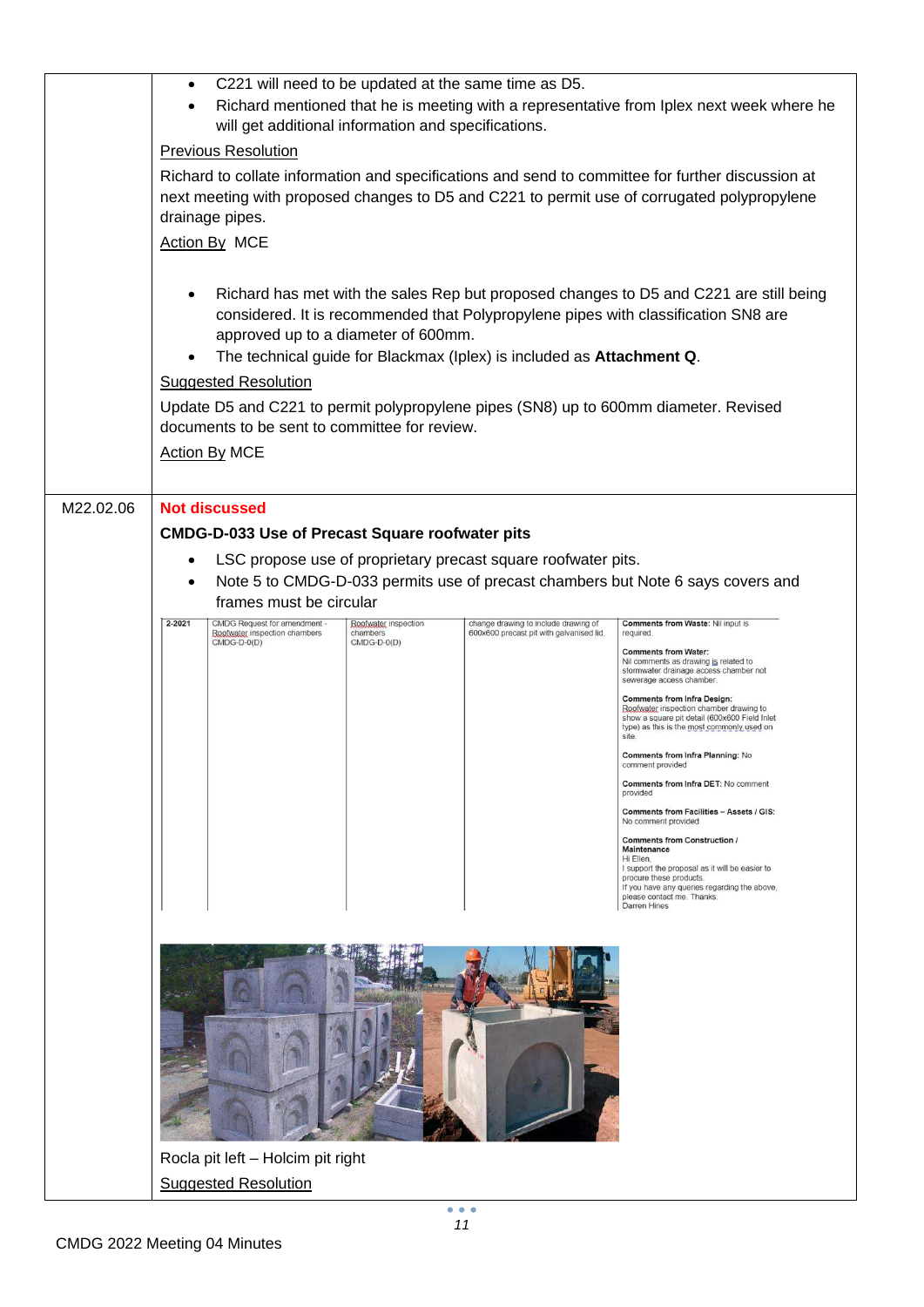|                     | For discussion                                                                                                                                                                                                                                                                                                                                                                                                                                         |
|---------------------|--------------------------------------------------------------------------------------------------------------------------------------------------------------------------------------------------------------------------------------------------------------------------------------------------------------------------------------------------------------------------------------------------------------------------------------------------------|
|                     | Action By MCE                                                                                                                                                                                                                                                                                                                                                                                                                                          |
| M <sub>10.5.1</sub> | <b>Not discussed</b>                                                                                                                                                                                                                                                                                                                                                                                                                                   |
|                     | D6 Site Regrading - consider retaining wall issue                                                                                                                                                                                                                                                                                                                                                                                                      |
|                     | The previous resolution was<br>Meeting 10 – Sub Committee of Amal Meegahwattage (LSC), Jamie McCaul (RRC), and<br>Chris Hegarty to review the document and advise. Phil McKone to check LGAQ legal site<br>for any retaining wall related advice<br>Meeting 13. This item was not discussed. Chris, Jamie and Dev to meet to progress further.<br>No progress on this issue yet – need to discuss its priority and resources to progress the<br>matter |
|                     | <b>Suggested Resolution</b>                                                                                                                                                                                                                                                                                                                                                                                                                            |
|                     | For discussion<br>Action By MCE                                                                                                                                                                                                                                                                                                                                                                                                                        |

| M22.03.01 | <b>Not discussed</b>                                                                                                                                                                                                                                                                                                                                                                                                                                                                                                                                                                                                                                                                                                       |
|-----------|----------------------------------------------------------------------------------------------------------------------------------------------------------------------------------------------------------------------------------------------------------------------------------------------------------------------------------------------------------------------------------------------------------------------------------------------------------------------------------------------------------------------------------------------------------------------------------------------------------------------------------------------------------------------------------------------------------------------------|
|           | <b>CMDG-G-013 Locking Rail</b>                                                                                                                                                                                                                                                                                                                                                                                                                                                                                                                                                                                                                                                                                             |
|           | The previous resolution was<br>Some interest from committee regarding removable bollards/lockrails. Existing lockrail<br>drawing (not part of standard drawings set) to be discussed at next meeting.<br>Discussions at the previous meeting centred on a new Lockrail drawing presented by LSC<br>some time ago (along with a suite of Parks drawings). However, there already is a lockrail<br>drawing included in CMDG. Both drawings are at Attachment J.<br>RRC Parks have advised that they are heading away from the lockable pole insert type given<br>the manual handling associated with it. They are actually replacing these types across the<br>region with the swing gates as shown in the attached picture. |
|           | <b>Suggested Resolution</b>                                                                                                                                                                                                                                                                                                                                                                                                                                                                                                                                                                                                                                                                                                |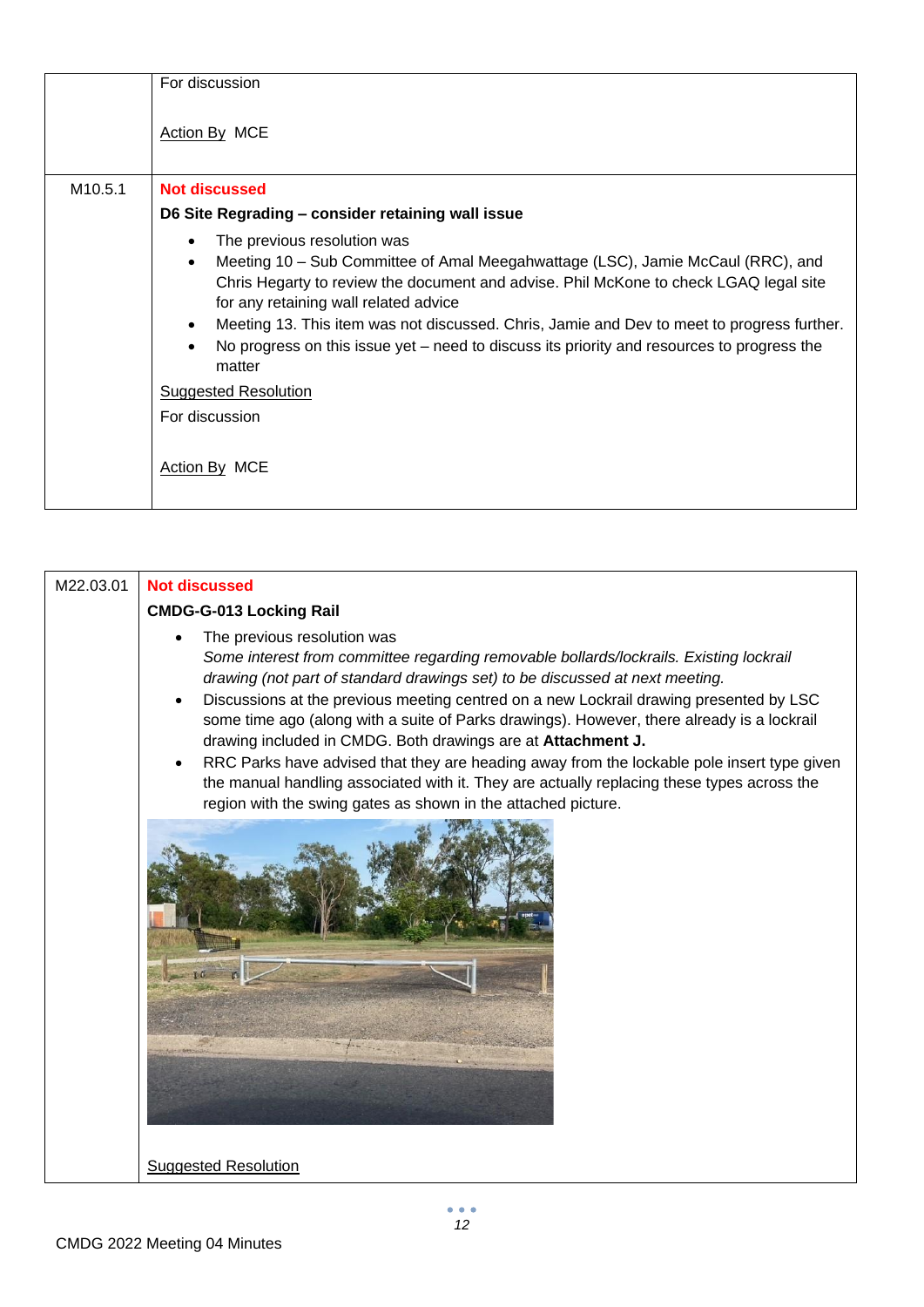|           | A new CMDG drawing be produced for Swing Gates Lockable Park access                                                                                                                                                                                                                                                                                                                                                                                                                                                                                                                                                                                                                                                                                                                                                                                                                                                                                                                                                                                                                                                                                                                                                                                          |                                   |                                                   |                                                               |                           |                            |                                                                                                  |  |
|-----------|--------------------------------------------------------------------------------------------------------------------------------------------------------------------------------------------------------------------------------------------------------------------------------------------------------------------------------------------------------------------------------------------------------------------------------------------------------------------------------------------------------------------------------------------------------------------------------------------------------------------------------------------------------------------------------------------------------------------------------------------------------------------------------------------------------------------------------------------------------------------------------------------------------------------------------------------------------------------------------------------------------------------------------------------------------------------------------------------------------------------------------------------------------------------------------------------------------------------------------------------------------------|-----------------------------------|---------------------------------------------------|---------------------------------------------------------------|---------------------------|----------------------------|--------------------------------------------------------------------------------------------------|--|
|           | Action By MCE                                                                                                                                                                                                                                                                                                                                                                                                                                                                                                                                                                                                                                                                                                                                                                                                                                                                                                                                                                                                                                                                                                                                                                                                                                                |                                   |                                                   |                                                               |                           |                            |                                                                                                  |  |
| M22.03.02 | <b>Not discussed</b>                                                                                                                                                                                                                                                                                                                                                                                                                                                                                                                                                                                                                                                                                                                                                                                                                                                                                                                                                                                                                                                                                                                                                                                                                                         |                                   |                                                   |                                                               |                           |                            |                                                                                                  |  |
|           | <b>CMDG-G-20 Heavy Duty Cattle Grid Drawing Updated</b>                                                                                                                                                                                                                                                                                                                                                                                                                                                                                                                                                                                                                                                                                                                                                                                                                                                                                                                                                                                                                                                                                                                                                                                                      |                                   |                                                   |                                                               |                           |                            |                                                                                                  |  |
|           | Attachment K1 is an updated grid drawing by GRC for consideration. The major changes are<br>٠<br>the inclusion of a grid long section, signage changes and other minor changes. Changes have<br>been clouded. Attachment K2 is the same drawing modified by MCE to meet the agreed<br>standards.<br>This drawing is currently applicable to GRC, IRC and RRC only.<br>$\bullet$<br><b>Suggested Resolution</b><br>CMDG-G-20 Ver E be approved for upload to the website.<br>Action By MCE                                                                                                                                                                                                                                                                                                                                                                                                                                                                                                                                                                                                                                                                                                                                                                    |                                   |                                                   |                                                               |                           |                            |                                                                                                  |  |
|           |                                                                                                                                                                                                                                                                                                                                                                                                                                                                                                                                                                                                                                                                                                                                                                                                                                                                                                                                                                                                                                                                                                                                                                                                                                                              |                                   |                                                   |                                                               |                           |                            |                                                                                                  |  |
| M22.03.03 | <b>Not discussed</b><br>D2, C242 & C221 Use of Recycled Glass<br>GRC are seeking was to amend CMDG to allow use of Recycled Glass in line with the TMR<br>$\bullet$<br>specs for pavement design - reference to be considered in either (D2 - Pavement Design) or<br>(C242 - Flexible Pavement).<br>In addition to pavement, having Recycle Glass as a suitable material for stormwater<br>$\bullet$<br>bedding/trenching material around concrete pipes (C221 Pipe Drainage).<br>Proposal:<br>In C242 - Recycle glass aggregate may be considered as an alternative to a quarry or natural<br>$\bullet$<br>sand material for unbound pavements when used in accordance with TMR specifications.<br>References Materials: MTRS05 Unbound Pavements, MTRS36 Recycle Glass Aggregate.<br>In C242 - Recycle glass aggregate may be considered as an alternative to a quarry or natural<br>$\bullet$<br>sand material for bedding material of reinforced concrete and fibre reinforced concrete pipes<br>in accordance with bedding material grading limits.<br>There are other alternative recycle materials that may be considered by the group.<br>Attachment L is the Current TMR Spec for recycled glass.<br>Table 7.2.1 - Constituents in Type 2 materials |                                   |                                                   |                                                               |                           |                            |                                                                                                  |  |
|           |                                                                                                                                                                                                                                                                                                                                                                                                                                                                                                                                                                                                                                                                                                                                                                                                                                                                                                                                                                                                                                                                                                                                                                                                                                                              |                                   |                                                   | <b>Maximum Limit of each Constituent</b><br>(percent by mass) |                           |                            |                                                                                                  |  |
|           | <b>Subtype</b>                                                                                                                                                                                                                                                                                                                                                                                                                                                                                                                                                                                                                                                                                                                                                                                                                                                                                                                                                                                                                                                                                                                                                                                                                                               | <b>Natural</b>                    |                                                   |                                                               | <b>Recycled materials</b> |                            |                                                                                                  |  |
|           |                                                                                                                                                                                                                                                                                                                                                                                                                                                                                                                                                                                                                                                                                                                                                                                                                                                                                                                                                                                                                                                                                                                                                                                                                                                              | gravel or<br>quarried<br>material | <b>Recycled</b><br>concrete                       | RAP                                                           | <b>Recycled</b><br>brick  | <b>Recycled</b><br>glass ^ |                                                                                                  |  |
|           | 2.1                                                                                                                                                                                                                                                                                                                                                                                                                                                                                                                                                                                                                                                                                                                                                                                                                                                                                                                                                                                                                                                                                                                                                                                                                                                          | 100                               | 100                                               | 0                                                             | 0                         | 0                          |                                                                                                  |  |
|           | 2.2                                                                                                                                                                                                                                                                                                                                                                                                                                                                                                                                                                                                                                                                                                                                                                                                                                                                                                                                                                                                                                                                                                                                                                                                                                                          | 100                               | 100                                               | 15                                                            | 15                        | 0                          |                                                                                                  |  |
|           | 2.3                                                                                                                                                                                                                                                                                                                                                                                                                                                                                                                                                                                                                                                                                                                                                                                                                                                                                                                                                                                                                                                                                                                                                                                                                                                          | 100                               | 100                                               | 20                                                            | 20                        | 20                         |                                                                                                  |  |
|           | 2.4                                                                                                                                                                                                                                                                                                                                                                                                                                                                                                                                                                                                                                                                                                                                                                                                                                                                                                                                                                                                                                                                                                                                                                                                                                                          | 100                               | 100                                               | 20                                                            | 45                        | 20                         |                                                                                                  |  |
|           | $2.5\,$<br>^ Recycled glass shall comply with the requirements of MRTS36 Recycled Glass Aggregate.<br><b>Suggested Resolution</b><br>For discussion                                                                                                                                                                                                                                                                                                                                                                                                                                                                                                                                                                                                                                                                                                                                                                                                                                                                                                                                                                                                                                                                                                          | 100                               | 100<br>changes may be necessary to make it happen | 45                                                            | 45                        | 20                         | For discussion at this stage – if there is appetite for its use we can investigate what document |  |
|           |                                                                                                                                                                                                                                                                                                                                                                                                                                                                                                                                                                                                                                                                                                                                                                                                                                                                                                                                                                                                                                                                                                                                                                                                                                                              |                                   |                                                   |                                                               |                           |                            |                                                                                                  |  |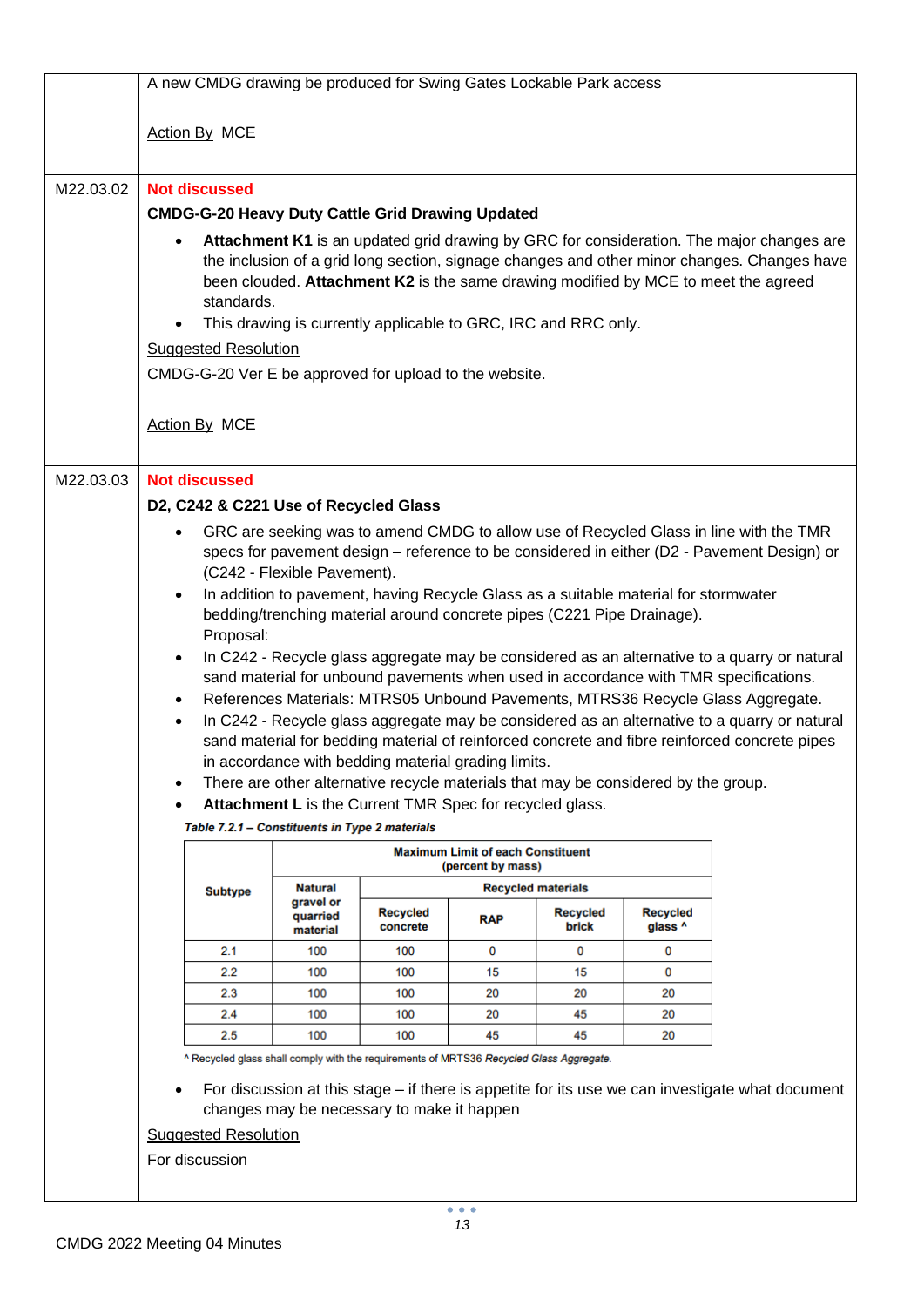|           | Action By MCE                                                                                                                                                                                                                                                                                                                                                                                                                                                                                          |  |  |  |  |  |  |  |
|-----------|--------------------------------------------------------------------------------------------------------------------------------------------------------------------------------------------------------------------------------------------------------------------------------------------------------------------------------------------------------------------------------------------------------------------------------------------------------------------------------------------------------|--|--|--|--|--|--|--|
| M13.10    | <b>Not discussed</b><br>D11 and D12 -Removal of "Trunk" and "Non-Trunk" wording from scope section. D11.01.01<br>and D12.01.01                                                                                                                                                                                                                                                                                                                                                                         |  |  |  |  |  |  |  |
|           | The resolution at Meeting 13 was - After a short discussion it was agreed that the CMDG<br>$\bullet$<br>documentation remain unchanged and relate to Non-Trunk items only. In general, specific<br>design requirements for Trunk infrastructure would be dealt with in the LGIP's.<br>GRC has requested further discussion of the matter.<br>Agenda text from meeting 13 follows for further background.<br>The current wording in D11.01.01 is as follows - D12 is similar.                           |  |  |  |  |  |  |  |
|           | This Guideline sets out the requirements for the design of the NON-TRUNK infrastructure water<br>supply network to achieve the Desirable Standards of Service in accordance with requirements of<br>the Planning Act, the Water Supply (Safety and Reliability) Act and the Plumbing and Drainage<br>Act. For any TRUNK infrastructure, refer to the Water Service Provider.                                                                                                                           |  |  |  |  |  |  |  |
|           | 10<br>CMDG Guidelines D11 and D12 - amendments to suit trunk (LSC - Phil McKone)                                                                                                                                                                                                                                                                                                                                                                                                                       |  |  |  |  |  |  |  |
|           | The following advice has been received from Phil McKone (for discussion)                                                                                                                                                                                                                                                                                                                                                                                                                               |  |  |  |  |  |  |  |
|           | The introduction paragraph that states the Guideline is intended for non-trunk works can<br>be changed ONLY if the trunk design parameters are included in the document.                                                                                                                                                                                                                                                                                                                               |  |  |  |  |  |  |  |
|           | The trunk design parameters are listed in the LGIP and AICR.                                                                                                                                                                                                                                                                                                                                                                                                                                           |  |  |  |  |  |  |  |
|           | The risk profile is different and is focused on the bulk transfer of water and no access to<br>individual properties.                                                                                                                                                                                                                                                                                                                                                                                  |  |  |  |  |  |  |  |
|           | The important water supply differences are:                                                                                                                                                                                                                                                                                                                                                                                                                                                            |  |  |  |  |  |  |  |
|           | . no pressure limitations, both minimum and maximum.<br>. no velocity limitations                                                                                                                                                                                                                                                                                                                                                                                                                      |  |  |  |  |  |  |  |
|           | no fluctuation limitations                                                                                                                                                                                                                                                                                                                                                                                                                                                                             |  |  |  |  |  |  |  |
|           | For sewerage,                                                                                                                                                                                                                                                                                                                                                                                                                                                                                          |  |  |  |  |  |  |  |
|           | . the ADWF flow patterns will be significantly different from the reticulation flow patterns<br>due to system attenuation and pumped flow rates. This effects scouring velocities.<br>trunk gravity mains are basically a hydraulic head design, as the grades are so flat<br>compared to the diameter of the pipe<br>. branch main connections should be obvert consistent, not invert level based. A high<br>water level in large trunk main may cause a continuous surcharge a small branch lateral |  |  |  |  |  |  |  |
|           | . trunk sewage pump stations will be more sophisticated and greater equipment.                                                                                                                                                                                                                                                                                                                                                                                                                         |  |  |  |  |  |  |  |
|           | Prepared by M Borg & C Hegarty<br>Meeting date: 14 March 2019<br>Page 2                                                                                                                                                                                                                                                                                                                                                                                                                                |  |  |  |  |  |  |  |
|           | <b>Suggested Resolution</b>                                                                                                                                                                                                                                                                                                                                                                                                                                                                            |  |  |  |  |  |  |  |
|           | For discussion                                                                                                                                                                                                                                                                                                                                                                                                                                                                                         |  |  |  |  |  |  |  |
|           | <b>Action By</b>                                                                                                                                                                                                                                                                                                                                                                                                                                                                                       |  |  |  |  |  |  |  |
| M22.03.05 | <b>Not discussed</b>                                                                                                                                                                                                                                                                                                                                                                                                                                                                                   |  |  |  |  |  |  |  |
|           | CP1.28 Bonding of uncompleted works. Amendments to document                                                                                                                                                                                                                                                                                                                                                                                                                                            |  |  |  |  |  |  |  |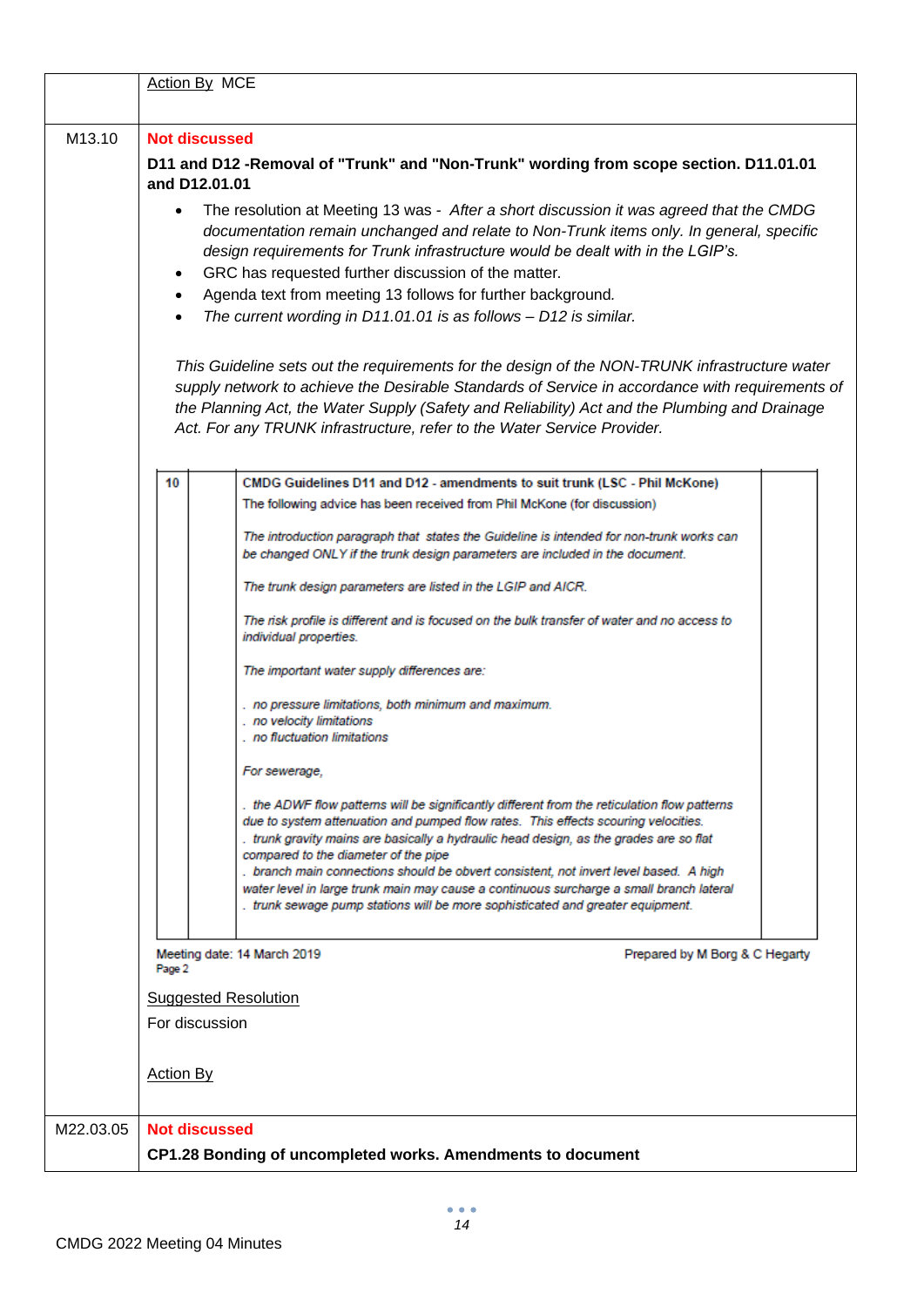|           | The meeting 15 resolution on this was "Take out of agenda for now. GRC will provide<br>$\bullet$                                                                                                       |
|-----------|--------------------------------------------------------------------------------------------------------------------------------------------------------------------------------------------------------|
|           | additional information and commentary for clarity".                                                                                                                                                    |
|           | GRC have provided a marked up version of CP1 with proposed changes mainly around the<br>$\bullet$                                                                                                      |
|           | use of bonding deeds but also other issues - refer to comments in Right hand column                                                                                                                    |
|           | Attachment M1 is the CP1 Ver 4 Draft document and Attachment M2 is an example bonding                                                                                                                  |
|           | deed used by RRC.                                                                                                                                                                                      |
|           | Attachment M3 is the existing CP1B Security Lodgement Form. It is suggested that this form<br>$\bullet$                                                                                                |
|           | be retained as it has value in calculating the bond amount based on information provided by                                                                                                            |
|           | the RPEQ Engineer. The bonding deed is then the agreement between the Council and the                                                                                                                  |
|           | developer which quotes the calculated bond amount.                                                                                                                                                     |
|           | <b>Suggested Resolution</b>                                                                                                                                                                            |
|           | The CP1 Version 4 draft be adopted and loaded up to the website.                                                                                                                                       |
|           | The bonding deed be provided in MS Word format on the website                                                                                                                                          |
|           |                                                                                                                                                                                                        |
|           |                                                                                                                                                                                                        |
|           | <b>Action By MCE</b>                                                                                                                                                                                   |
|           |                                                                                                                                                                                                        |
| M22.04.01 | <b>Not discussed</b>                                                                                                                                                                                   |
|           | Review of Reference documents in all Specifications                                                                                                                                                    |
|           | BSC (Daniel) suggests the group consider a Design Specification review and revising the<br>$\bullet$                                                                                                   |
|           | referencing to current standards/guidelines. These references should provide the same or                                                                                                               |
|           | better information that was originally referred to by the CMDG Design Specs.                                                                                                                           |
|           | Whilst GRC conducted a review of many of the specs when joining the group there has been<br>$\bullet$                                                                                                  |
|           | only ad hoc review of standards and references since. For discussion at this stage - the                                                                                                               |
|           | question is when should reviews take place and what resources should be assigned to it?                                                                                                                |
|           | <b>Suggested Resolution</b>                                                                                                                                                                            |
|           | For discussion                                                                                                                                                                                         |
|           |                                                                                                                                                                                                        |
|           | <b>Action By</b>                                                                                                                                                                                       |
|           |                                                                                                                                                                                                        |
|           |                                                                                                                                                                                                        |
| M22.4.02  | <b>D1-Road Truncations</b>                                                                                                                                                                             |
|           | GRC has noticed that CMDG does not address truncations for new road intersections.                                                                                                                     |
|           | In a previous GRC manual truncations were mentioned and this change request is to reinstate                                                                                                            |
|           | truncations.                                                                                                                                                                                           |
|           | Attachment N is the GRC internal review document on truncations                                                                                                                                        |
|           | Resolution                                                                                                                                                                                             |
|           | Mohit to review. MCE to proceed with including the truncations clause into D1. Mohit/ RRC to advise if                                                                                                 |
|           | changes are required.                                                                                                                                                                                  |
|           | Inclusion of a clause in D1 for truncation of the real property boundary to provide this guidance for                                                                                                  |
|           | development applications and internal design works where new road reserves are being created /                                                                                                         |
|           | land is being purchased or resumed. The wording of this section to be consistent with section 6.3.2                                                                                                    |
|           | Calliope Shire Council and Gladstone City Council 2005, Roads and Transport Standard 2005                                                                                                              |
|           | <b>Action By</b>                                                                                                                                                                                       |
|           | <b>MCE/RRC</b>                                                                                                                                                                                         |
| M22.04.03 | D1 - National Light Pollution Guidelines for wildlife                                                                                                                                                  |
|           |                                                                                                                                                                                                        |
|           |                                                                                                                                                                                                        |
|           | The National Light Pollution Guidelines for wildlife is a resource to apply best practice lighting<br>design for all outdoor lighting which is intended to reduce sky glow and minimise the effects of |